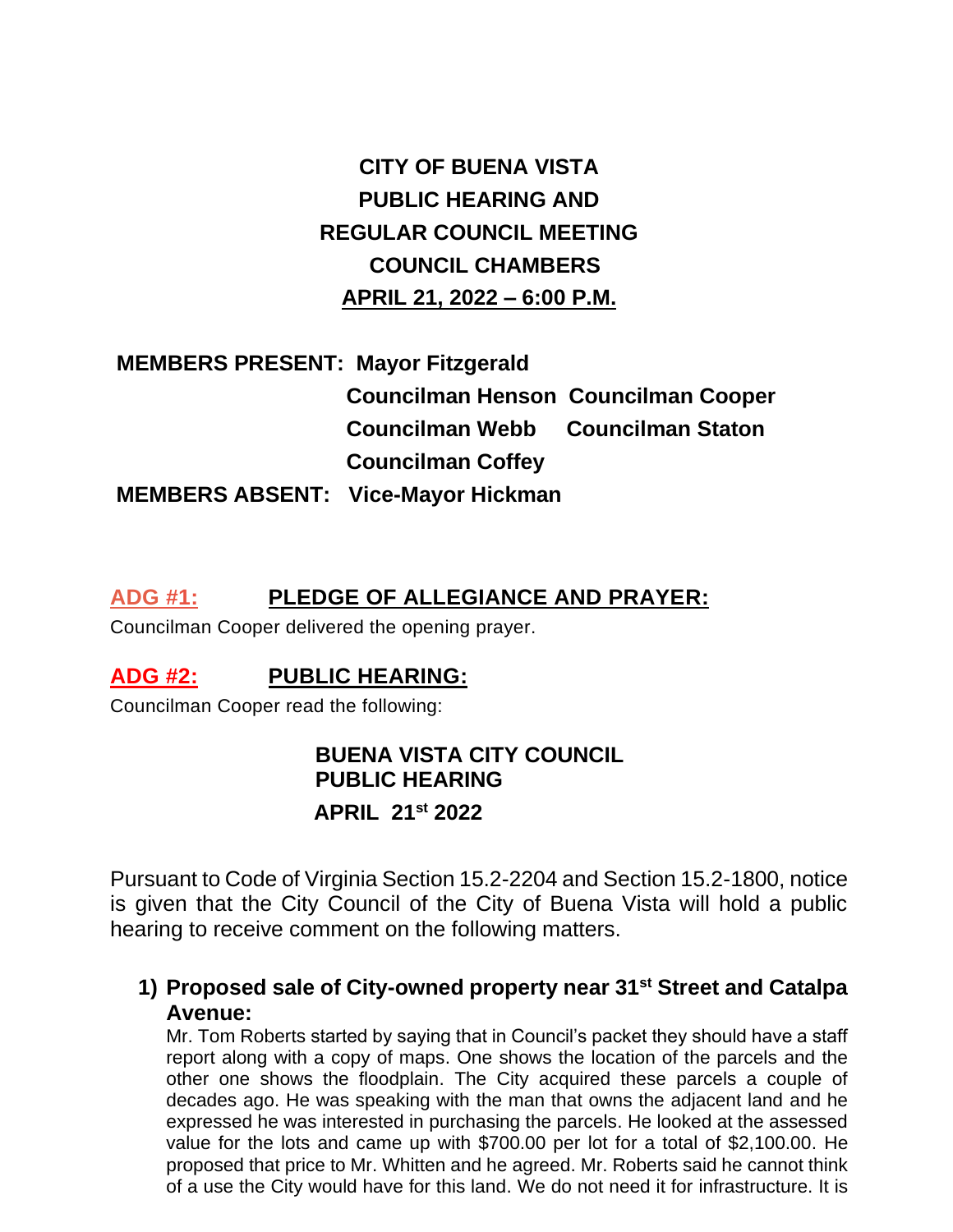only a few of the lots we have down there. It makes more sense to keep the ones on the other side of the alley that are slightly to the south because that is where the actual creek bed is. Mr. Whitten will use these lots for more of his garden area and wood area.

Councilman Henson wanted to know if those lots are part of a FEMA project.

Mr. Roberts advised that none of the lots are FEMA. We did not use any FEMA funds to demolish any housing on these lots. There was a house there that was demolished about 15 years ago and he does not know where the money came from to demolish it. He said the center of the creek bed has changed some over the years. They did work on that street when they built the new bridge

### **2) Ordinance to revise the City policy on abandonment of public rights-of-way:**

Mr. Roberts started the discussion by saying that they had talked about this subject at the last Council meeting. This includes the final text. To recap, the current formula for pricing for the rights-of-way is to look at the adjacent parcels and then look at the assessed value of the land per square foot. Then you make an average of those and then we calculate the areas to be abandoned using the area square footage. This can be a bit problematic because it is then up to him to determine which parcels are adjacent. The price per square foot can vary widely depending on what you are around and how the assessments work out. This proposal would be a flat \$0.75 per square foot. The one change is he added a second option. He read the following: "The purchase price should be one of the following:

At the discretion of City Council (1.) \$0.75 per square foot; (2.) The fair market value established by an appraisal prepared by a licensed real estate professional. He is proposing that alternate valuation method to give a little bit of flexibility in case there are some situations where maybe there is a large section of rights-of-way we might be abandoning, and the real fair market value would be less than \$0.75 per square foot. This is just for giving some kind of alternate in case there were other options. He would like feed-back from Council on the alternate.

**3) New schedule of fees for zoning permits:**

Mr. Roberts said there are no changes since the last meeting.

**4) Ordinance to revise the City's tax incentive program for rehabilitated real estate:**

Mr. Roberts said this item is new. He sent Council the staff report a couple of weeks ago and he will pass out some calculations(SEE CALCULATIONS IN MINUTE BOOK). He sent the following staff reports:

#### **Rehabilitated Real Estate Tax Exemption**

**City Code Sections 16.82 through 135**

DRAFT text 4/7/2022

#### DIVISION 3. REHABILITATED REAL ESTATE TAX EXEMPTION

Subdivision I. In General

Sec. 16-83. Purpose.

Pursuant to Code of Virginia 1950 § 58.1-3220 and 3221, the City hereby establishes the Rehabilitated Real Estate Tax Exemption, hereinafter referred to as "RRETE," as an incentive for rehabilitation and redevelopment of properties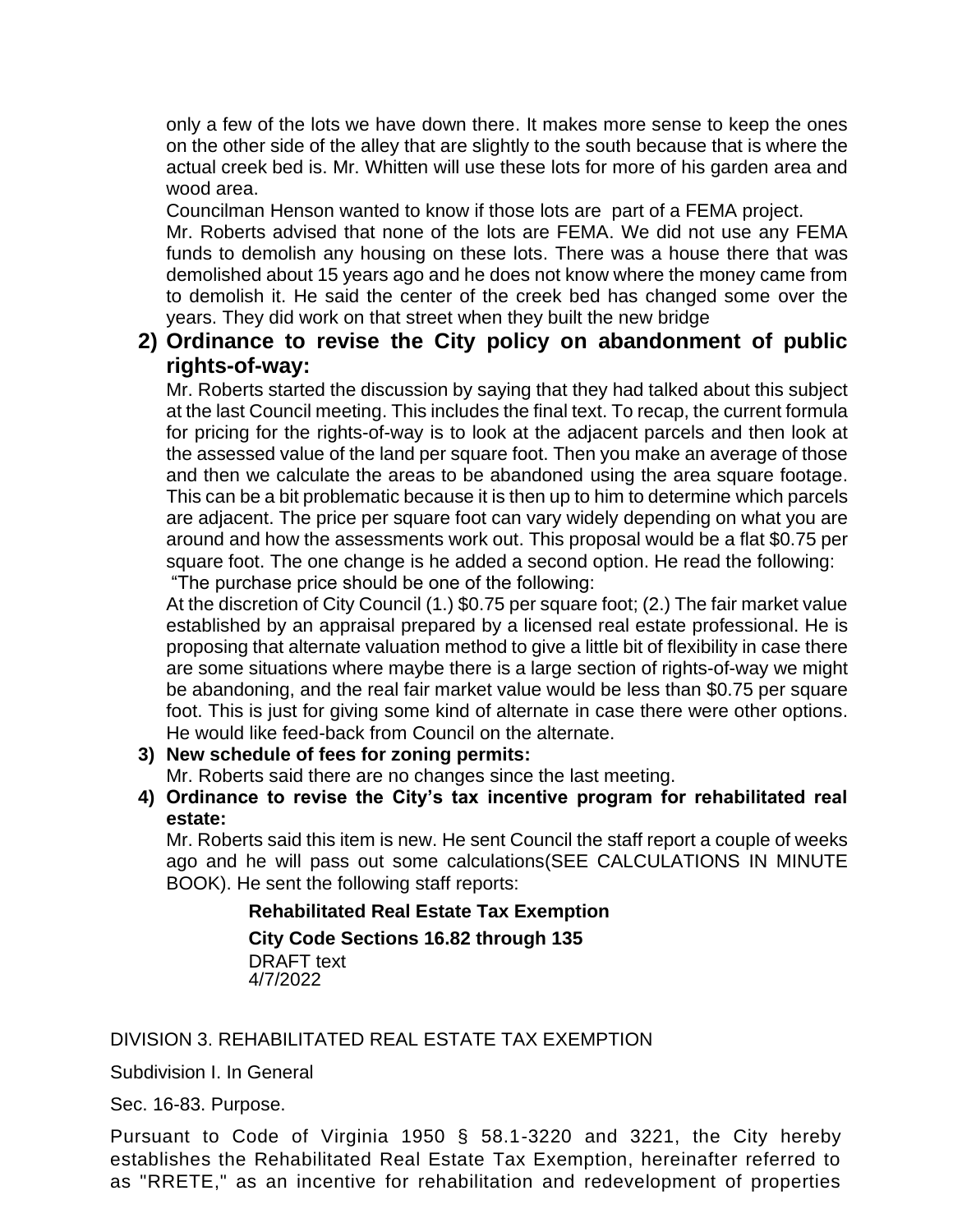within the City of Buena Vista. The exemption reduces the amount of tax owed on certain buildings that are rehabilitated, renovated, or replaced.

Sec. 16-84. Qualification requirements for the RRETE.

- a) The use of the structure subsequent to rehabilitation, renovation, or replacement must be residential, commercial, or hotel/motel in character.
- b) The structure must be at least 25 years old if a residential or commercial use, and 35 years old if a hotel/motel use.
- c) Application for the RRETE must be made prior to commencement of rehabilitation, renovation, or replacement.
- d) The rehabilitation, renovation, or replacement work must increase the assessed value of the structure by no less than 25%.
- e) Building permits must be obtained for all rehabilitation, renovation, or replacement work.
- f) The property owner must be current in payment of all taxes, assessments, and fees due to the City
- g) The rehabilitation. renovation, or replacement may not be the result of rebuilding or repair after a flood, fire, or other natural disaster.
- h) The rehabilitation, renovation, or replacement of structures may not result in demolition of a structure that is individually listed on the Virginia Landmarks Register, or a structure that is determined by the Department of Historic Resources to contribute to the significance of a historic district listed on the Virginia Landmarks Register.

Sec. 16-85. Grant and term of exemption.

The RRETE is an exemption in an amount equal to the increase in assessed value resulting from the substantial rehabilitation, renovation, or replacement of a structure as determined by the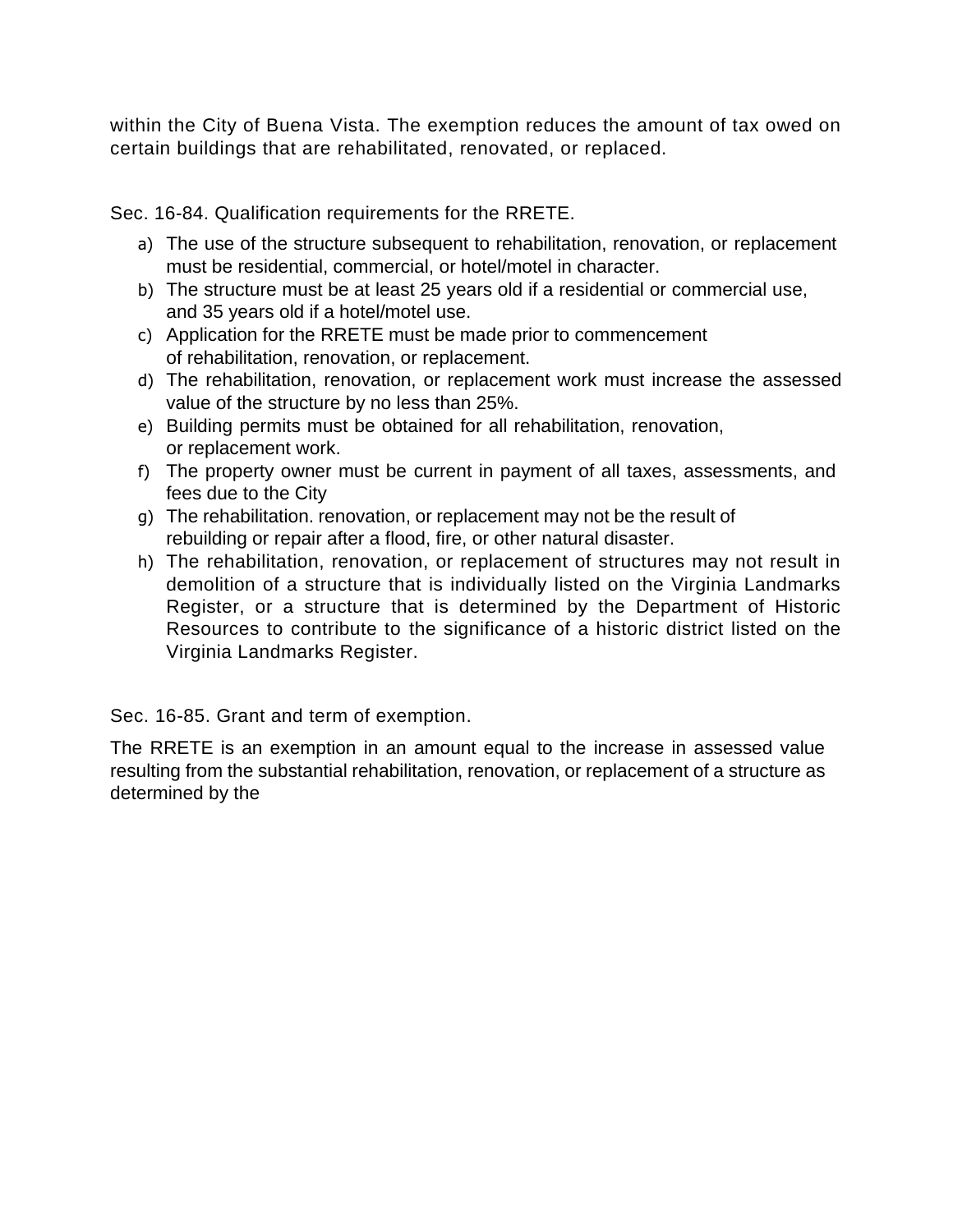Commissioner of Revenue. An exemption may be conditionally approved, based upon a plan to rehabilitate a residential structure, but such exemption shall not be granted until the structure is substantially rehabilitated. For each structure that qualifies, the RRETE shall be effective for a period of five (5) years commencing January 1 for any work completed during the preceding calendar year at a descending rate of the five (5) year period as follows:

| Year       | 1: | 100% |
|------------|----|------|
| Year       | 2: | 80%  |
| Year       | 3: | 60%  |
| Year       | 4: | 40%  |
| Year       | 5: | 20%  |
| Year 6: 0% |    |      |

An increase in assessment occurring after the first year of the exemption shall not result in an increase in the exemption. In no case shall an exemption be permitted if the assessed value falls below the base value in any given year. The RRETE shall run with the land.

Sec. 16-86 Application and Fee

Application for the RRETE shall be made to the Commissioner of Revenue and shall be accompanied by a fee of \$50.

Sec. 16-87 through 135. - Reserved.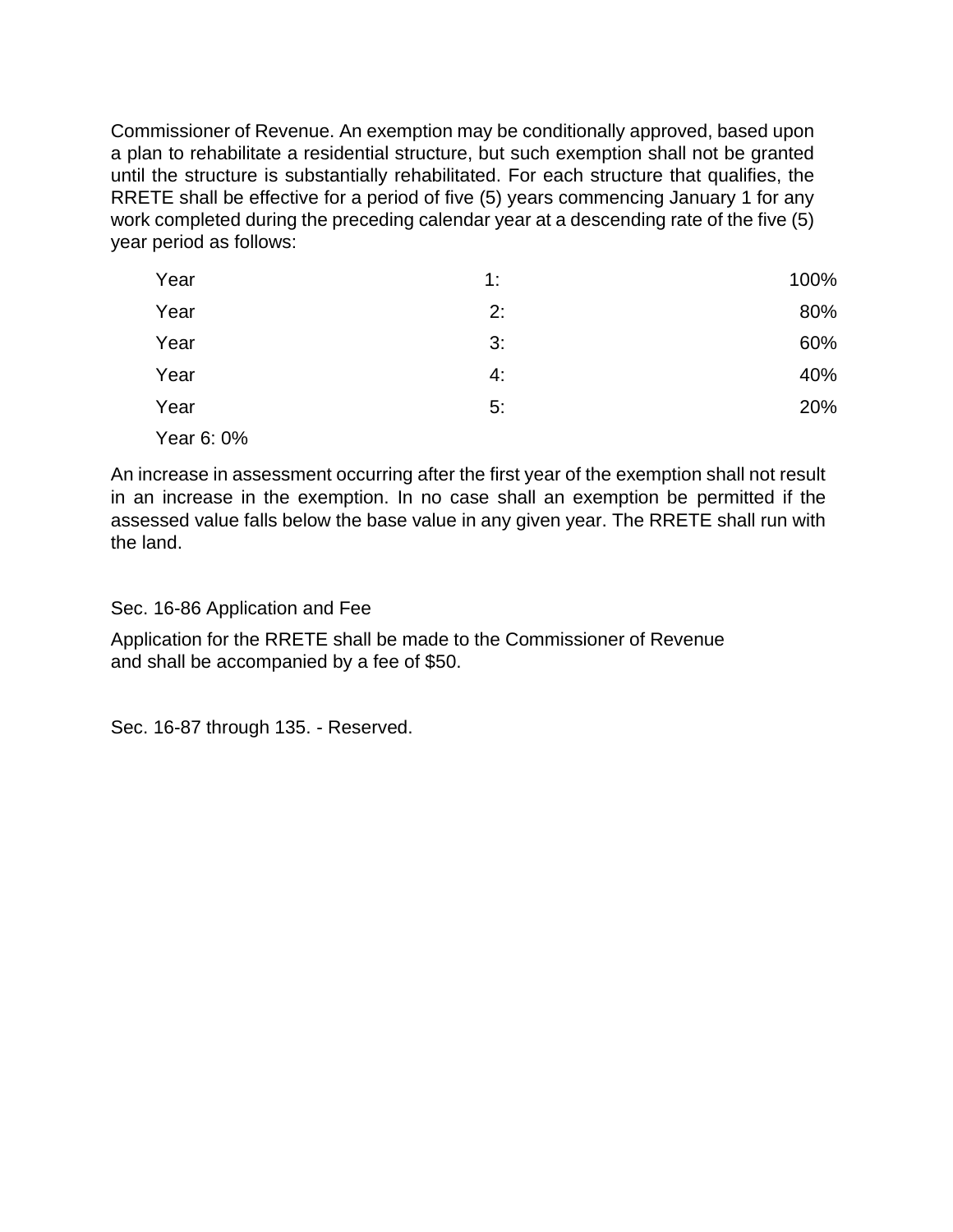### **City Council Staff Report**

4/7/2022

### **Synopsis**

Revise and update tax incentive program for rehabilitating buildings.

#### **Summary:**

- Current tax incentive has not been updated since the 1980's
- Revisions would better match current market and economic development we want to target
- Once updated staff will advertise this to developers

### **Analysis**

State code authorizes localities to create an incentive program for renovating buildings by exempting taxes on improvements for a certain period of time. Many localities have adopted ordinances to offer this. Essentially, this program freezes the assessment on your building at pre-renovation value for a period of time such as five years.

Over the last 15 years, the City has had two or three properties that took advantage of this program. Staff would like to promote this program as part of the City's package of incentives, but it needs to be reworked.

### **Purpose**

The purpose of this incentive is to encourage property owners to invest in their buildings. It reduces the impact of increased taxes that result from renovating a building, making it easier for a property owner to put money into the actual renovation.

This incentive is specifically for renovating old buildings versus new construction. This program can help account for costs and uncertainty of renovating older buildings, and is a great

incentive to encourage renovation of downtown buildings for new businesses.

This is one of the only incentive programs that can be used for single-family homes. Buena Vista has many houses that need major rehab, so this program could help improve our residential neighborhoods not just our downtown.

### **Current text**

The current text, from 1982, is no longer a good fit. See attached. Issues with current text: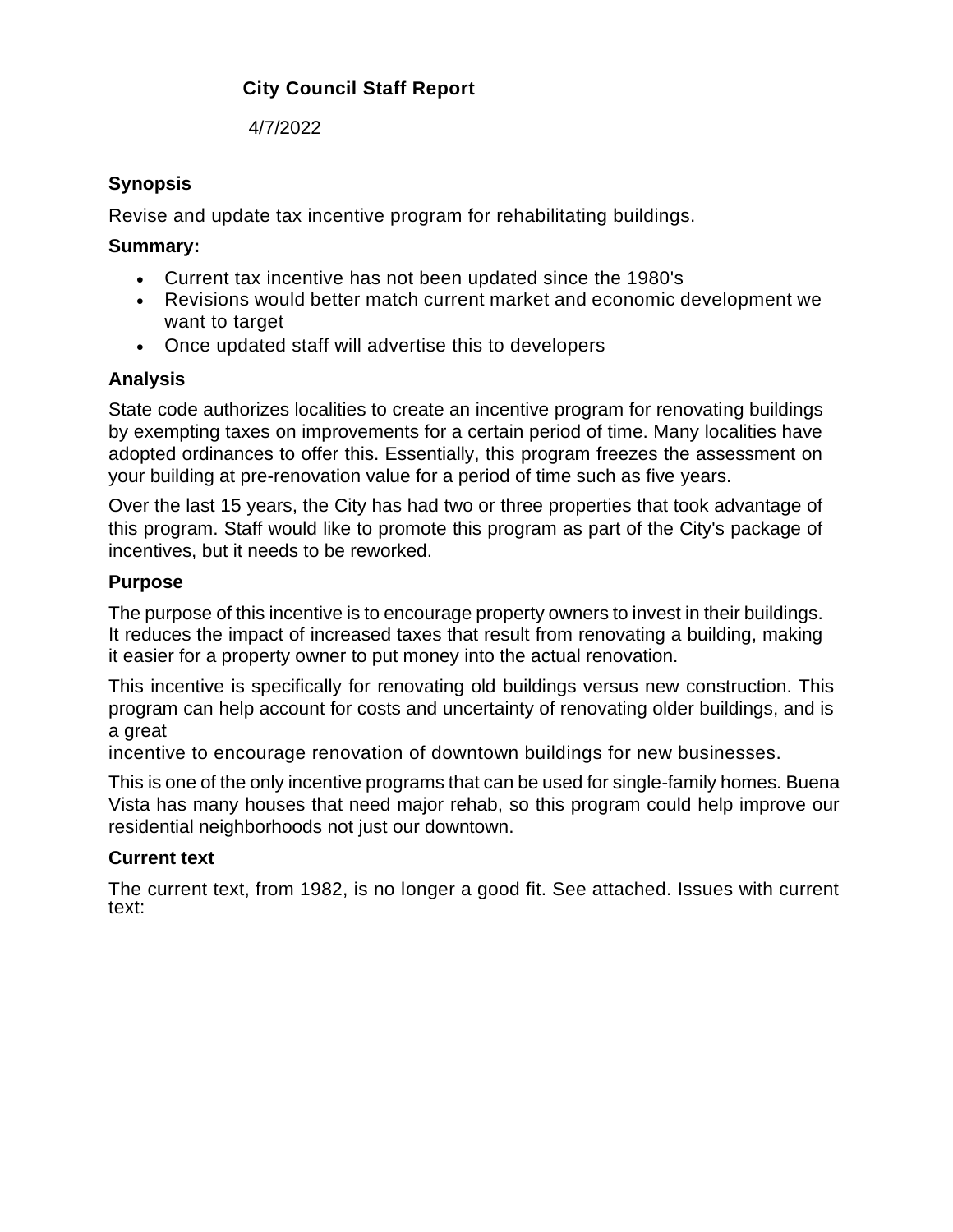- Complicated with different tiers and rates depending on type and age of building
- Sets a very high bar for the increase in value to qualify (40% for residential, 60% for commercial)
- Houses must be 75 or 50 years old to qualify (different tiers of incentive)
	- Duration of ten years is very long—longer than needed to incentivize, significantly decreases City revenue, and longer than other localities
	- Includes industrial properties—potentially could result in hundreds of thousands of dollars of incentive with no performance agreement, opening the door to abuse.

#### **Revised Text**

The re-written text simplifies the program and incorporates some definitions and key provisions from applicable current state code. Summary of the program as proposed:

- ➢ Houses, multifamily, and commercial properties eligible
- ➢ Building must be at least 25 years old or 35 years old if a hotel/motel
- $\triangleright$  Renovation work must increase the assessed value by 25% or more
- $\geq$  Tax on the increase in value is exempt for 5 years at a decreasing rate(100%exempt first year, 80% second year, 60% third year, etc.

Mr. Roberts said this has been on the books since 1982 and has not been changed. The general idea is it reduces the tax if you are renovating both residential and commercial properties. This is a way to encourage private sector to renovate buildings. That is the general purpose of the Ordinance. It does that by basically freezing the assessed value of the building after improvements. IF the building is assessed at \$100,000.00 and after renovations it is assessed at \$200,000.00 it would freeze the assessment at \$100,000.00 for a period of time so you are paying less taxes than you would be otherwise. The current program has different tiers, different rates depending on the type of building, the age of the building. There is a rather high bar for the increase in value of the building in the current text. It sets a high bar for the renovation because you have to increase the assessed value by 40% for residential and 60% for commercial. Residential houses must be 75 or 50 years old to qualify (different tiers of incentive). The duration of the incentive is 10 years. He made a mistake on the calculation sheets. He only showed it for 5 years and not ten. The new text simplifies it by making newer properties eligible for the incentive: 25 years except for a hotel or motel and they must be 35 years old. It increases the assessed values.

Councilman Coffey wanted to know if this will affect our revenues.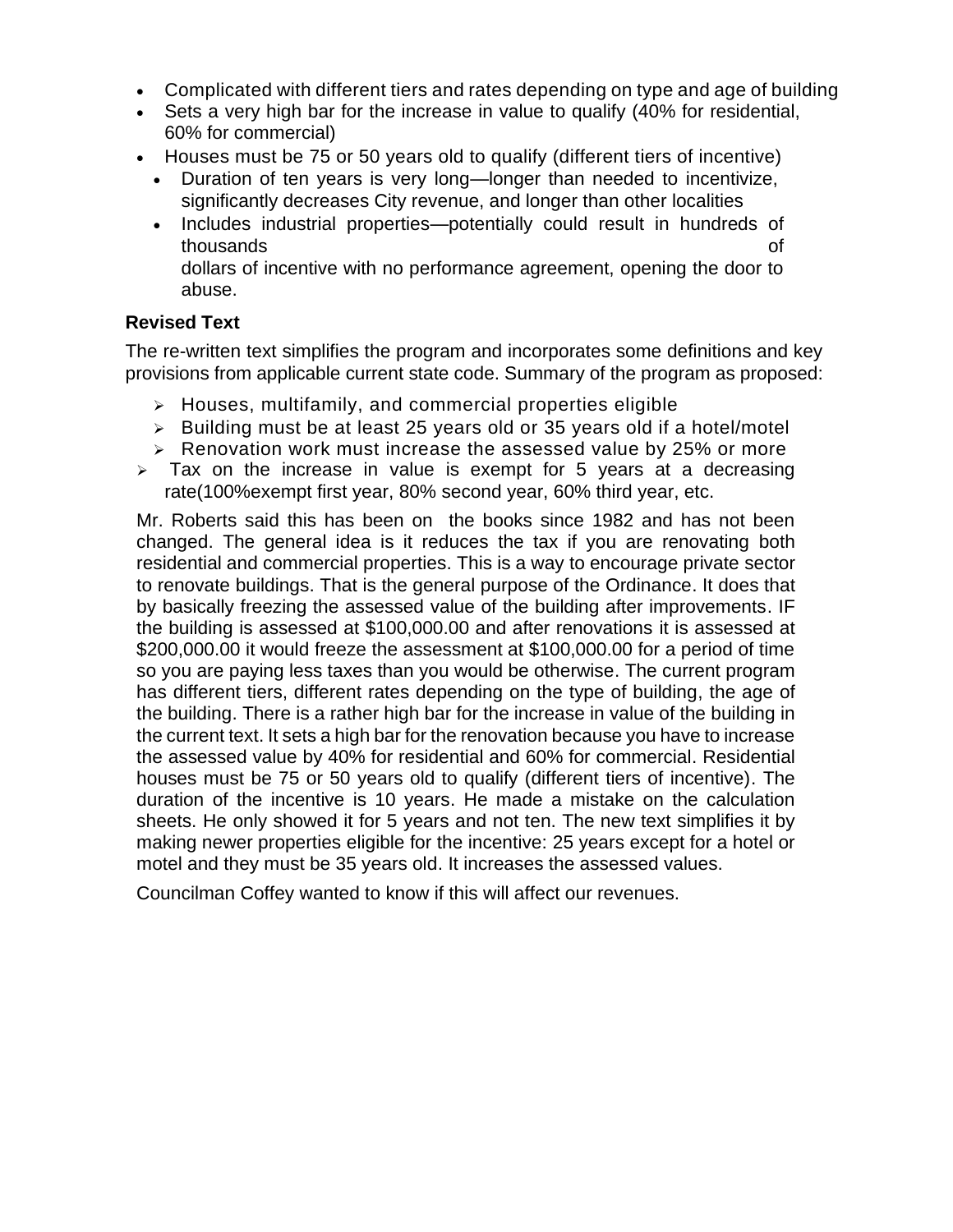Mr. Roberts answered by saying there is no one participating in this program at this time. If we adopt the changes, it will increase the amount of the tax revenues that we will receive.

Mr. Tyree opined the good thing about this program is we will not lose money. We will already be collecting taxes on the original value of \$100,000.00. After the renovations, we will collect additional taxes on the new assessment. It will take a few years to show the increase. We will freeze at \$100,000.00 and up it 20% each year over a 5-year period.

Mr. Roberts explained the bold numbers at the bottom of the calculations are the difference in 5 years. Under the old program that column should continue going to 10 years, not just 5 years.

Councilman Henson wanted to know if Mr. Roberts had the answer to his question concerning the property going from industrial to commercial or residential.

Mr. Roberts said we would look at that after the renovation use in terms on how to classify it. If they are wondering why industrial buildings are not included it is because when there are big incentives worth a lot of money. It is better to attach those to real performance metrics. When speaking of performance metrics, he means the number of jobs created, the amount of sales tax generated, including lodging tax or machinery and tools tax. When they talk to industrial prospects and they say they are going to move their factory to Buena Vista, they want us to give them incentives. The questions we ask are how many jobs will be created, what the amount of sales tax will be, or machinery and tools tax, or what kind of revenue will they create for the City. An incentive really only makes sense if we are getting a return on our investment. We need to make sure we are using taxpayer money wisely.

Mr. Jamie Goodin said having worked with a number of developers and him being one himself, he supports this Ordinance. The real estate tax is one of many taxes.

The Public Hearing will be held in Council Chambers, City Hall, 2039 Sycamore Ave, Buena Vista VA 24416. The meeting begins at **6:00 PM on Thursday, April 21st, 2022.** Staff reports for each matter, and a copy of the Comprehensive Plan, are available from the Director of Community and Economic Development, Thomas Roberts, 2039 Sycamore Avenue, Buena Vista VA 24416 or (540) 261-8607 or [troberts@bvcity.org](mailto:troberts@bvcity.org) or buenavistava.org/planning.

Councilman Cooper closed the public hearing.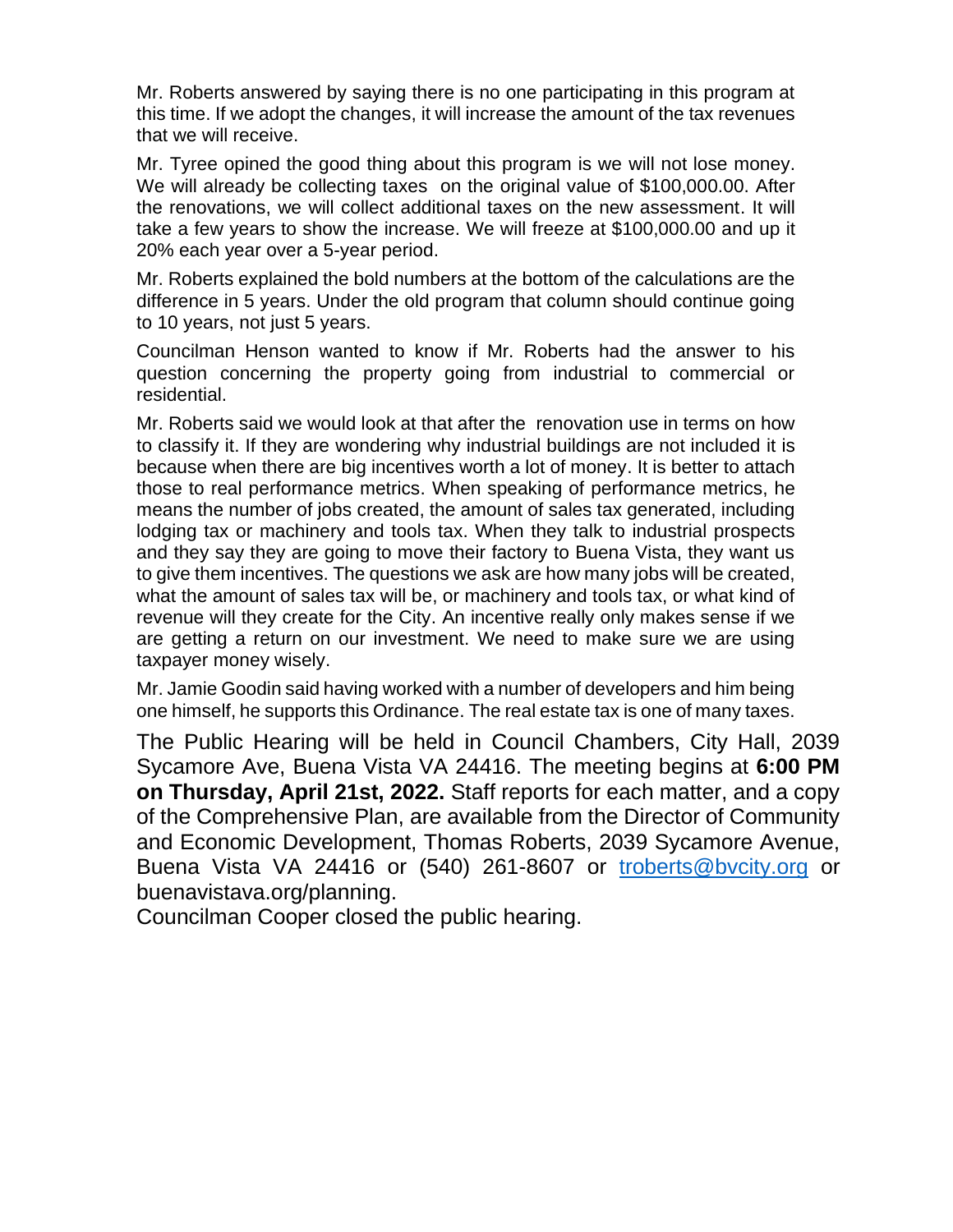# **ADG #3: APPROVAL OF THE AGENDA:**

Councilman Henson made motion to approve the agenda, seconded by Councilman Coffey, carried by Council.

## **ADG #4: APPROVAL OF THE MINUTES FROM THE PUBLIC HEARING AND REGULAR COUNCIL MEETING HELD ON MARCH 17, 2022:**

Councilman Coffey made motion to approve the above-mentioned minutes, seconded by Councilman Henson, carried by Council.

## **ADG #5: RECOGNITION/COMMUNICATION FROM VISITORS: Citizens who desire to speak on matters not listed on the agenda below will be heard at this time. Citizens who desire to speak on a specific item listed on the agenda, open for public comment, will be heard when that item is considered.**

Mr. Bob Vassar of 65 Robindale Court, Buena Vista approached Council and wanted them to give him the definition of a single-family dwelling.

Mr. Roberts said he would check the City code to give him the exact wording.

Mr. Vassar wanted to know if anyone on Council had heard of a company called Err B&B. He said he takes it is a business since it on the stock exchange. He also wanted to know if Council is aware that there are numerous AB&Bs in Buena Vista scattered all over Buena Vista in residential areas. He wanted to know if they have to have a business license.

Mr. Roberts said we just adopted a new Ordinance last month for Short Term Rentals and AB&B's. They must register with the City, obtain a license, and pay lodging tax.

Mr. Vassar responded by asking if he could open a McDonald's on his land that he owns in Robindale Court. He wanted to know what the difference was between a McDonalds and an AB&B.

Mr. Roberts said the difference would be the frequency of traffic in that area.

Mr. Vassar asked Mr. Roberts if he would like to have his house in a neighborhood that every week there are vehicles with different license plates at a residence. He said there are camping trailers there also. Last week he went home and there were four young guys that rent a piece of property playing baseball out in the road. His house borders the National Forest. The AB&B is across the road from his house. He said no one mentions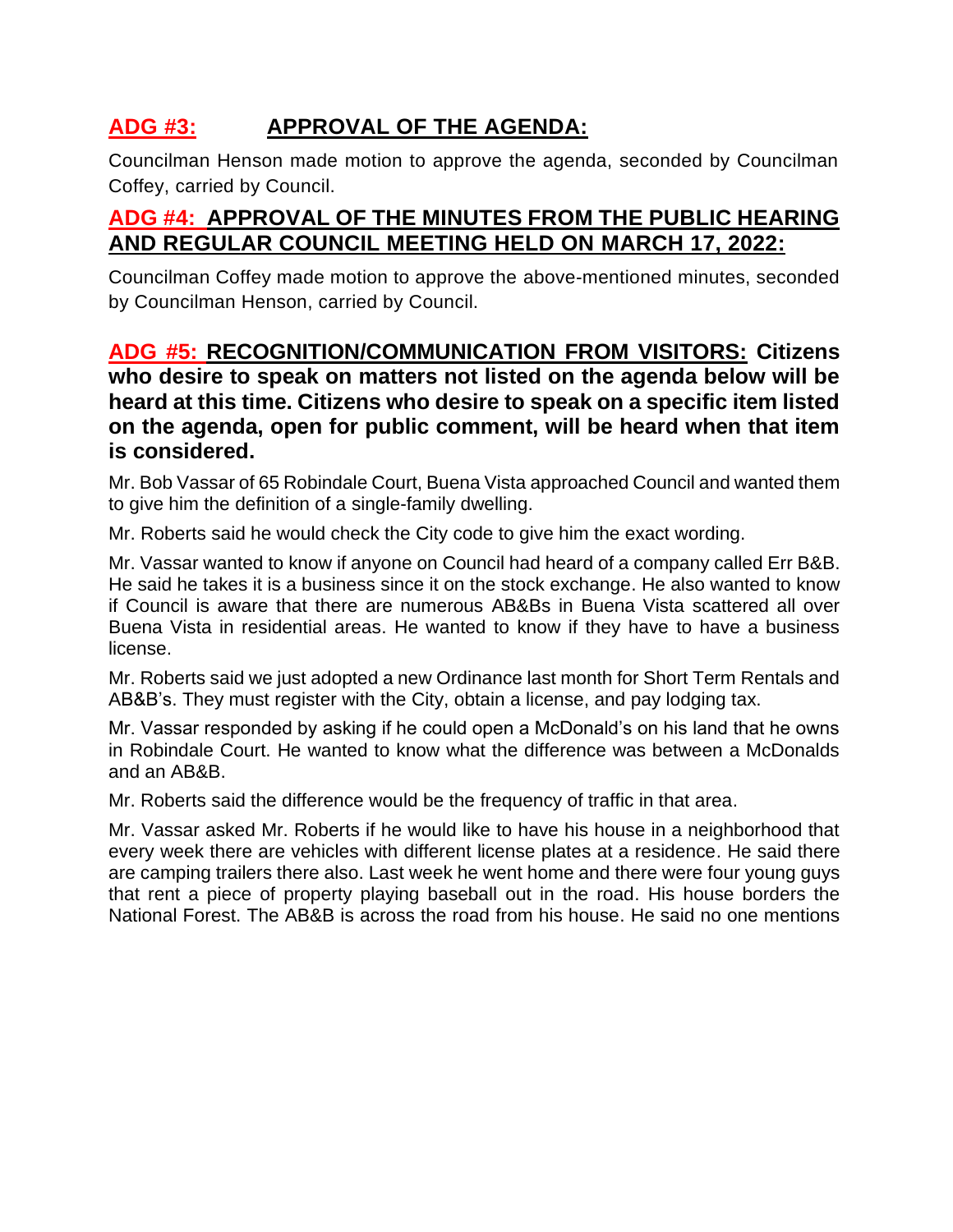there is private property between the AB&B and the private property. He and his neighbor have posted their property. He sees people walking down through his property all the time. He said someone is going to get hurt. Mr. Vassar said he is not going to sit there and pay what he pays for his property and have someone tell him where to go. He said he cannot see these people buying these properties in residential areas and using them for AB&B. He opined the City needs to look at this situation.

Mr. Roberts said a single-family dwelling is one family with two or more people related by blood. It can be up to four unrelated people in a residence. There should not be 8 to 10 people in 1 house unless they are biologically related. There are different regulations for AB&B's. He said he will check on the house that Mr. Vassar is complaining about.

Mr. Vassar said one person can rent the house and have 8 to 10 people there. He feels it is not fair to the citizens of Buena Vista. He was raised in Buena Vista and went to Parry McCluer. He left for 20 years and came back here to retire. He said he is getting tired of it and Council needs to do something about it. Last hunting season he and his wife were sitting on the patio and a gun shot went off. There is a no hunting zone in back of his home. Twenty yards from his house is a tree stand. On Sunday there was eight people on the Dinky Trail walking. A gun shot went off and if he had not grabbed his wife she would have fallen over backwards in the chair. The people came off the trail into his neighbor's yard and got on the back of a red pickup truck. Two more shots went off. He went up there and a resident of Buena Vista came dragging a doe out of the woods. He asked him what he was doing. He told Mr. Vassar that the landowner had given him permission to go through his property to get to the National Forest. You cannot hunt on National Forest on Sunday. He went back up there about 2 weeks later and there was a guy sitting in the tree stand again with a high-powered rifle. It is about one hundred yards from his neighbor's house, and you can see the upstairs of his house from the tree stand. A high-powered rifle will shoot over one thousand feet.

Councilman Cooper asked Mr. Vassar if it would be ok with him if they ask the City Manager to look into the tree stand and the hunting issue. Mr. Roberts is going to look at the AB&B. He thanked Mr. Vassar for bringing his concerns to Council.

Mr. Jamie Goodin gave Council an update on Main Street Buena Vista. He opined it has been going very well for the past  $3\frac{1}{2}$  months and he is satisfied in the progress thus far. In this pilot program they hope to establish a core group of people that can execute all the things we want to do sustainably. Most of the last  $3\frac{1}{2}$  months has been developing their boards and developing their volunteer network. They are trying to make sure the boards are well trained, energized, positive, and diligent. They are now getting to the point where they are all crushing it giving them time to do things. Mr. Goodin said as they may know the Main Street program has a multi plan approach of which the first is promotion. He encouraged Council to check out their face book pages . He opined they are quite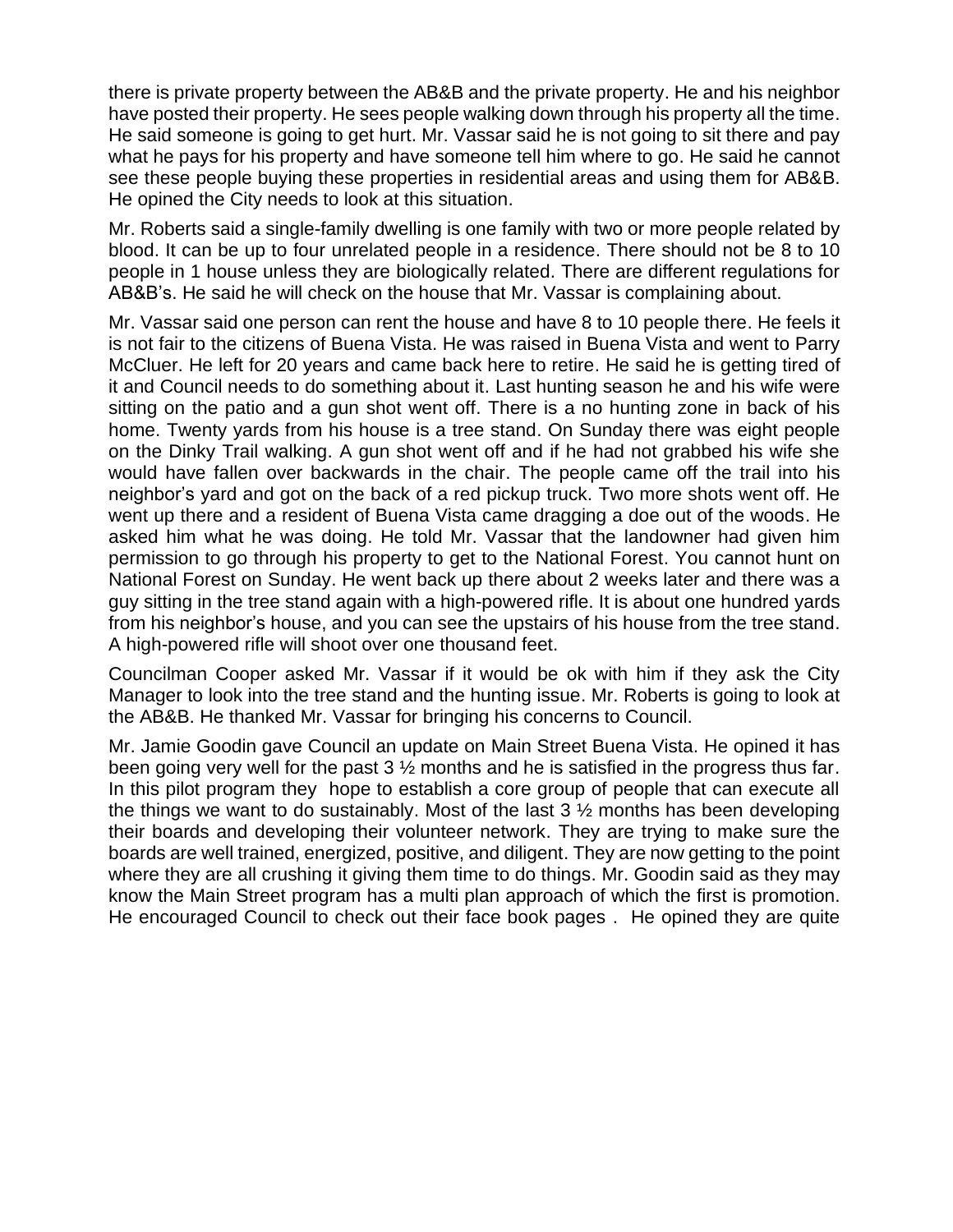robust and full of positive stuff. Happenings in BV, old businesses, new businesses, citizen spotlights etc. One of their board members is doing a great job developing a committee to help her with that. They have a professional designed website and ongoing email campaigns to a growing audience to let people know what is going on. They send out press releases whenever they have anything to talk about. WDBJ7 came and covered them earlier this spring. In terms of events, they are partnering with the Farmer's Market which is a privately run LLC. The next goal is to get more live music as the weather gets warmer. They hope to make this the number one Farmers Market experience in the whole County this year. August 6<sup>th</sup> is the Battle of the Bands at GMP. They are partnering with the Buena Vista Arts Council in October for Mountain Day. They are hoping to help them optimize this event. They hope to turn it into a major fund raiser. They talked with Councilman Henson today and discussed having at flood protection event. He said a lot of business owners are asking him how to get the SVU students downtown. They are working with SVU administration and student government on a regular basis to plan some activities in the fall. They are working with the Halloween event and are planning to make the tree lighting much better this year. Photography and art are being put in vacant store front windows. In terms of business communications last night was their first meeting. There were between 15 and 20 businesses that showed up. He opined it was a very positive meeting. They talked about shared challenges and shared visions and some of their concrete plans and tried to address some of those challenges. He believes the board is quite a good representative of the community. They have their tax ID, and their by-laws are ready for approval. After working closely with Virginia Main Street attending seminars and taking them downtown for a tour last month, they are very excited about our vision and our work. We are part of their Steering Committee for their Statewide strategic work.

Councilman Coffey wanted to know the qualifications for being on the board and how the members were selected.

Mr. Goodin said basically it was by word of mouth and best judgement. Folks that seemed to have enough time and seem to have the positivity, vision, and diligence that represented parts of the community that they wanted to reach. It is really important to him that the board is not huge right away but will grow over time. What they do not want is people to be on the board and sit there quietly and then go home. They started small and all the committees will be opened to the public. He opined they cannot be one of those non-profits that takes on too big of a project too quickly with too many people.

Ms. Amanda Dollar, 2144 Oak Avenue, Buena Vista presented a marked-up version of the City's Ordinances concerning animals.(See the marked-up version in the minute book)

Councilman Cooper said to make sure he understands what Ms. Dollar is doing is presenting her marked up proposal of the animal Ordinances that she thinks should be changed.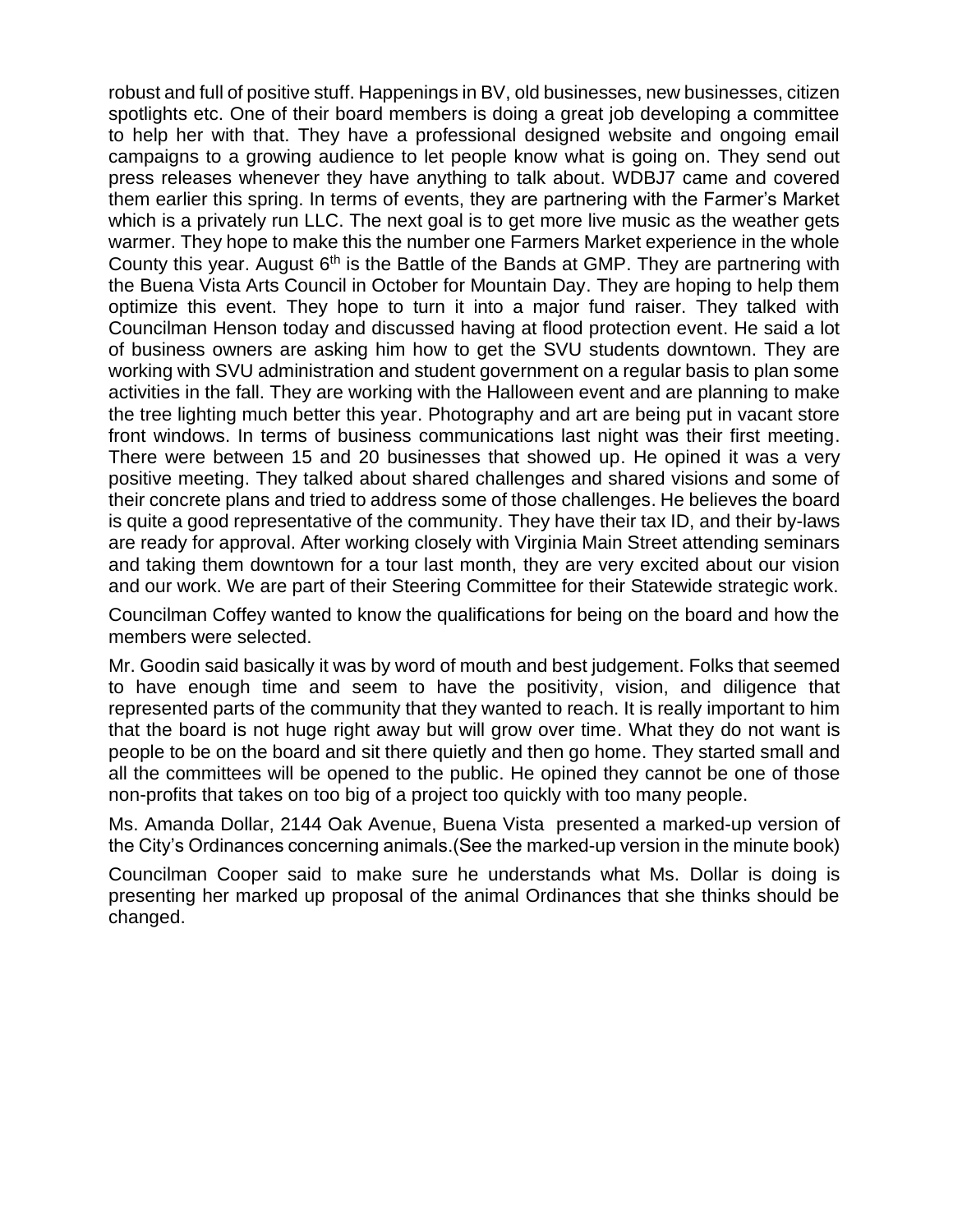Ms. Dollar said that was her intention.

## **ADG #6: REPORTS:**

## **1.) Mayor:**

None.

## **2.) City Manager:**

 Mr. Tyree started his report by advising there was a Finance/Budget committee meeting on Tuesday. He said the public hearing on the proposed budget will be May 5<sup>th</sup>. He said there will not be a tax increase or water/sewer increase this year. There will be a Parks/Rec meeting on April  $27<sup>th</sup>$  at GMP. They had a meeting in Richmond with the new DEQ director that went very well. Mr. Kearney talked to the engineer about the application. He said they are working with DEQ, and the application should be here next week. While the meeting was very positive, they could not make any guarantees.

## **3.)City Attorney:**

 Mr. Kearney said there were some surplus funds from the last tax sale, and we should be receiving around \$35,000.00 this year.

## **4.)Council Committee/Representative:**

 Councilman Henson said he has spent more time at the park in the last couple of weeks than he did at home. They met with Chad Coffey from RARO who will be here at the next Council meeting to talk about the ball fields. They spent a good amount of time looking at the ball fields to see what needs to be done to each one. They also talked about travel ball and softball tournaments and playground equipment. There was a travel ball tournament at the park last weekend that turned out fantastic. A survey was sent out asking what was lacking at Glen Maury Park and the number 1 thing was there is nothing for the kids to do. Councilman Henson said that Jason and Ed are working on a 3 year and a 5-year plan for the park. He said there are carnivals and park events coming up. The annual Guns/Hoses softball game will be held in August.

## **ADG #7: CONSIDER APPOINTMENTS TO VARIOUS BOARDS, COMMISSIONS, AND COMMITTEES:**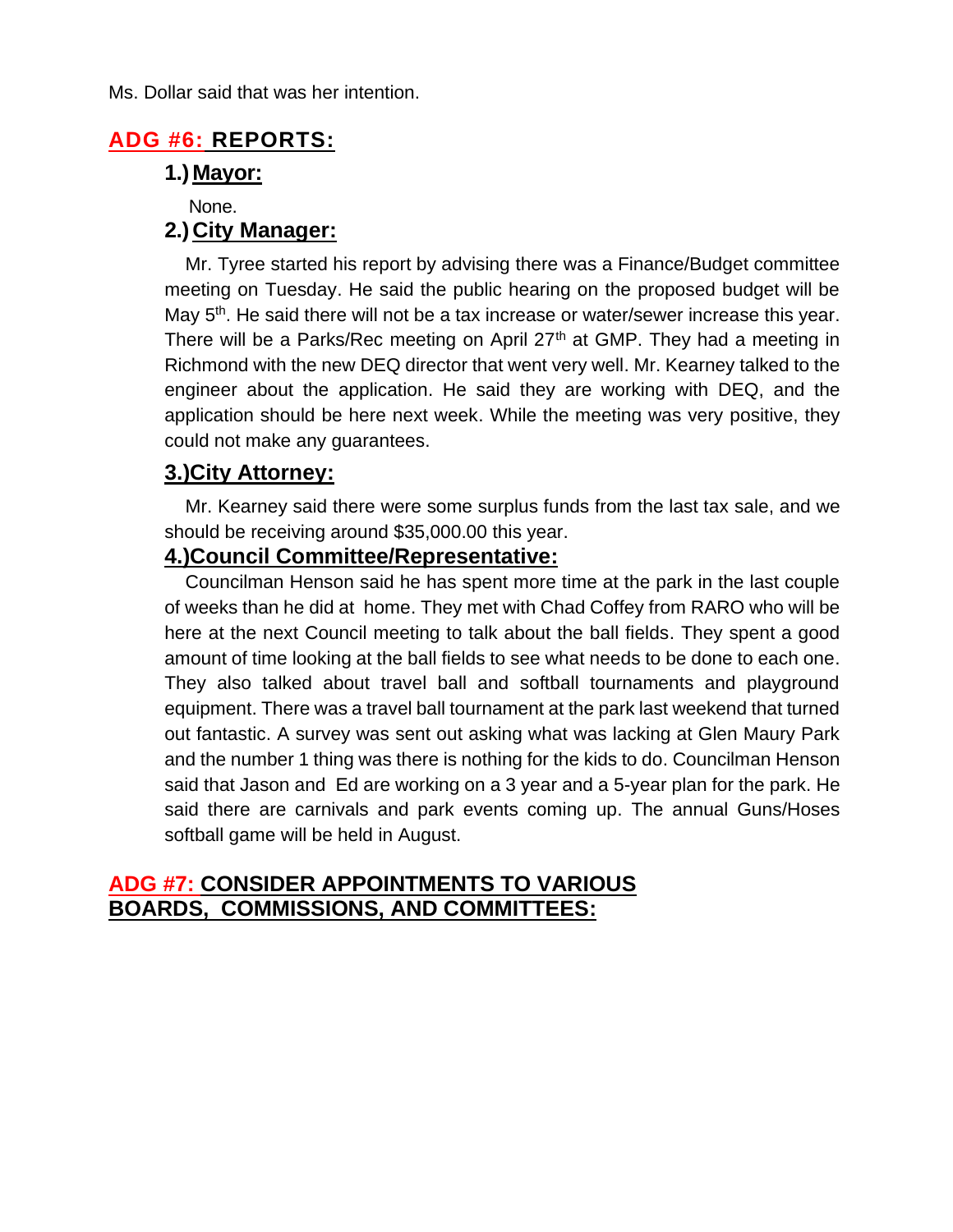## **THE BOARD OF ZONING APPEALS:**

## **MR. ART FURLER'S TERM WILL EXPIRE ON 12/31/25. THIS IS A FIVE-YEAR TERM AND THE 17th TIME IT HAS APPEARED ON THE AGENDA.THE TERM WILL BEGIN [IMMEDIATELY. MR.](http://immediately.mr/) FURLER HAS MOVED AND IS UNABLE TO CONTINUE TO SERVE:**

**ADVERTISED THE NEWS GAZETTE JULY 7, 2021, AND MARCH 2, 2022: POSTED ON SOCIAL MEDIA: MICHAEL OHLEGER**

Councilman Henson made motion to appoint Michael Ohleger to the Board of Zoning Appeals, seconded by Councilman Webb, carried by Counci.

**WE HAVE AN OPENING ON THE BOARD OF ZONING APPEALS. THIS TERM WILL EXPIRE ON 12/31/23. THIS IS THE 3RD TIME THIS HAS APPEARED ON THE AGENDA. THE TERM WILL BEGIN IMMEDIATELY:**

**ADVERTISED THE NEWS GAZETTE MARCH 2, 2022: POSTED ON SOCIAL MEDIA: NO APPLICANTS**

This will be carried over to the next Council meeting.

## **OLD BUSINESS:**

None.

### **NEW BUSINESS:**

**NB #1: MR. CHAD COFFEY TO UPDATE COUNCIL ON RARO:**

## **NB #2: EDWARD ARMENTROUT TO GIVE AN UPDATE ON THE CHANGES AND PROGRESS AT GLEN MAURY PARK:**

Mr. Armentrout was unable to attend the meeting. Public Works Director Corey Henson gave the update.

Mr. Henson started the report by advising he has been working with Fred Roscher, the NEI consultant for the electrical engineering firm due to the dire need of the electrical upgrades at the upper campground at GMP. Mr. Roscher said the campground is very unsafe due to no wire nuts on the wires, no switches, no breakers. He would like to know what is underground because they have power failures all the time. He has the report from the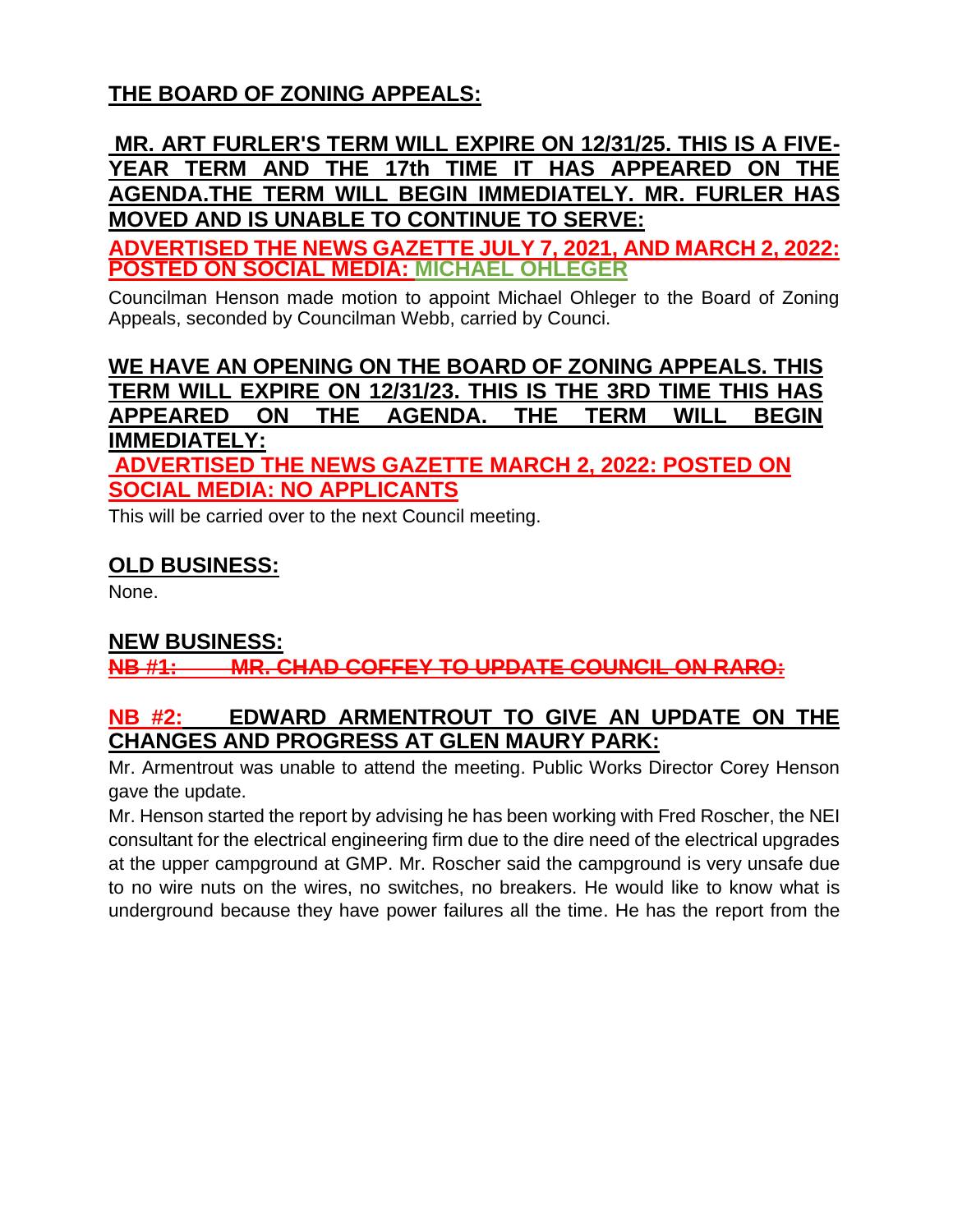engineer. Fred Roscher said he would work this weekend to get the campground back open. Mr. Henson said it will likely be 2 to 2 ½ months before it can be opened back up. That is replacing all the electrical and if they run into some water or sewer lines that need to be fixed, that will be done also. He will come on Sunday to measure to see how much wire he is going to need to make the repairs. Mr. Henson said he should have a fixed price by Monday or Tuesday of next week.

Mr. Tyree said he will get that information to Council as soon as we get the final cost. He will put it on the agenda for discussion at the next Council meeting.

Councilman Webb asked Mr. Henson about supply and demand for the repair of the water and sewer lines.

Mr. Henson said the sewer pipe is almost impossible to get right now. He talked to C&C last week and they have been waiting on six" and eight" pipe for 6 months.

Councilman Webb asked Mr. Henson if he thought they should go ahead and put an order in so we will have it when we are ready to start working on the lines.

Mr. Henson said they can put an order in, but it will probably be next winter before we would receive it.

Councilman Webb said we need to get on somebody's books now to get the material.

Mr. Henson said he has some supplies in stock they can use now. If we are going to do the lower part of the campground, we can use what he has.

Councilman Webb said he is talking about the rally field campground. He opined if we order in bulk, we will get a better deal.

Mr. Henson said that Mr. Roscher ordered one hundred electrical boxes for the campground. They will be 50, 30, and 20 amps. This is going to be done in five phases. They can put some of this stuff in the ground and have it ready to hook up later on. Mr. Henson said he has not had a discussion with anyone about the sewer lines in the bottom campground.

Councilman Webb said that most of the Council members have discussed it and they feel as long as we have the ground torn up for the electrical, we should install water and sewer lines if needed.

Councilman Coffey wanted to know if they have anything from Dominion Power letting us know what we need.

Mr. Henson said he does have that information from Dominion. All of the transformers will have to be upgraded in the upper campground. Some may have to be upgraded at the lower campground. Dominion is responsible for the breakers.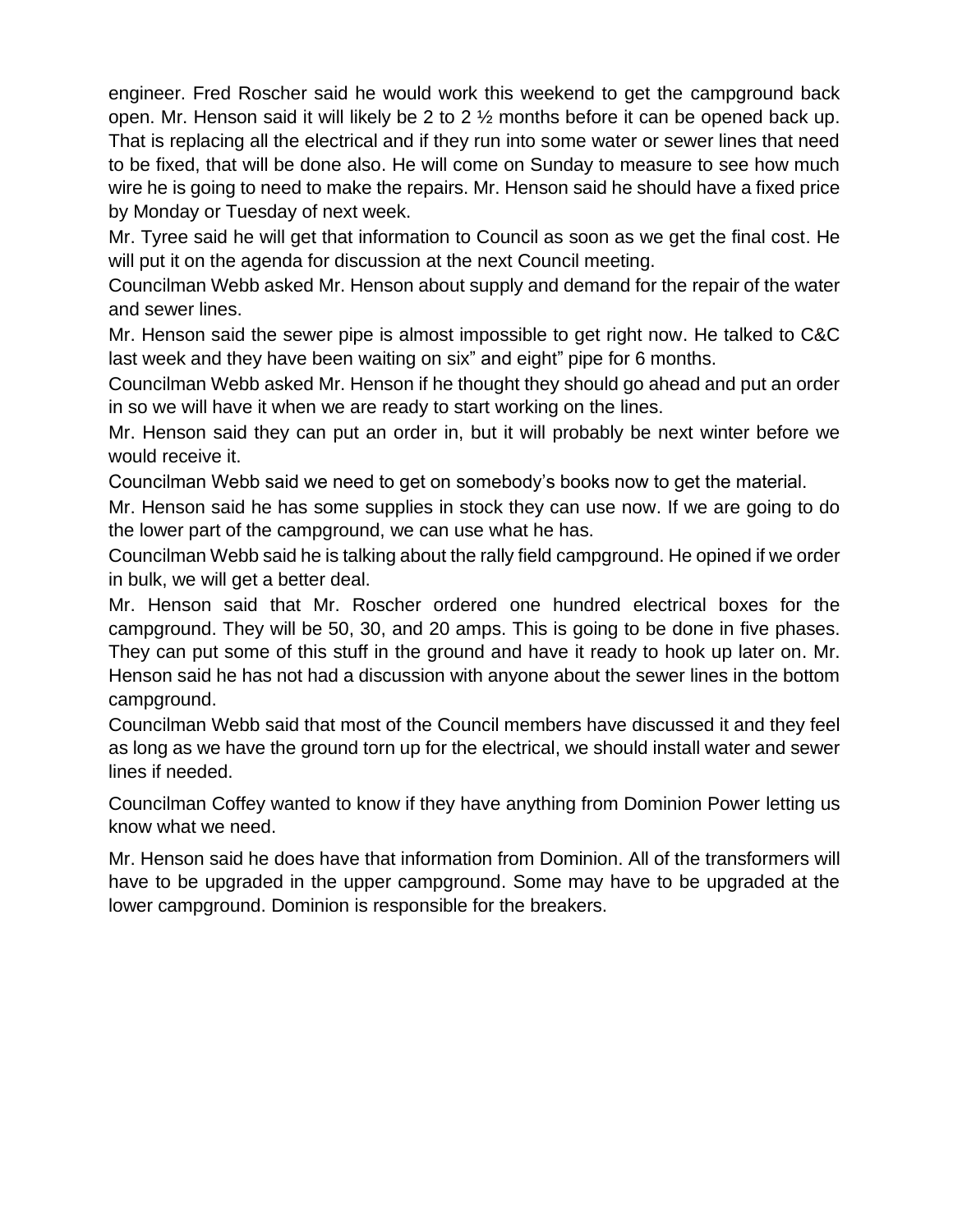Councilman Webb said it would be Dominion's responsibility because they are not supplying enough power for what we need.

Councilman Coffey said we are having problems with the wiring that is in the ground.

Councilman Webb told Councilman Coffey that is not what he meant. If we do not have enough power and we put all new stuff in the park, Dominion Power needs to upgrade.

Councilman Coffey said he agrees with Councilman Webb. He referenced the picture of the wiring on top where they had two big lines going in and they had a wad of black tape on them. He opined someone should have been fired for that. That was a death trap.

Mr. Henson said they do not know how much more of that is in the ground and that is why when it rains it keeps shorting out.

Councilman Coffey said he understands they do not have the proper lines in the ground. He said all of the lines in the rally field need to be updated.

Mr. Henson said he really wants to see this work get done. They need for Dominion Power to let them know what they need.

Councilman Henson thanked Mr. Henson for working with Edward and Jason. They all deemed it is something that should have been done 25 years ago. He wanted to know what is needed for the upper campground.

Mr. Henson said he does not know what needs to be done there as of yet.

Councilman Henson said up on top they have about 75 to 80% on full hookup. While they have the ground dug up, he opined they should go ahead and make the rest of the campground full hook up.

## **NB #3: FIRST READING OF AN ORDINANCE TO REVISE THE CITY POLICY ON ABANDONMENT OF PUBLIC RIGHTS-OF-WAY:**

Ms. Wheeler read the following Ordinance: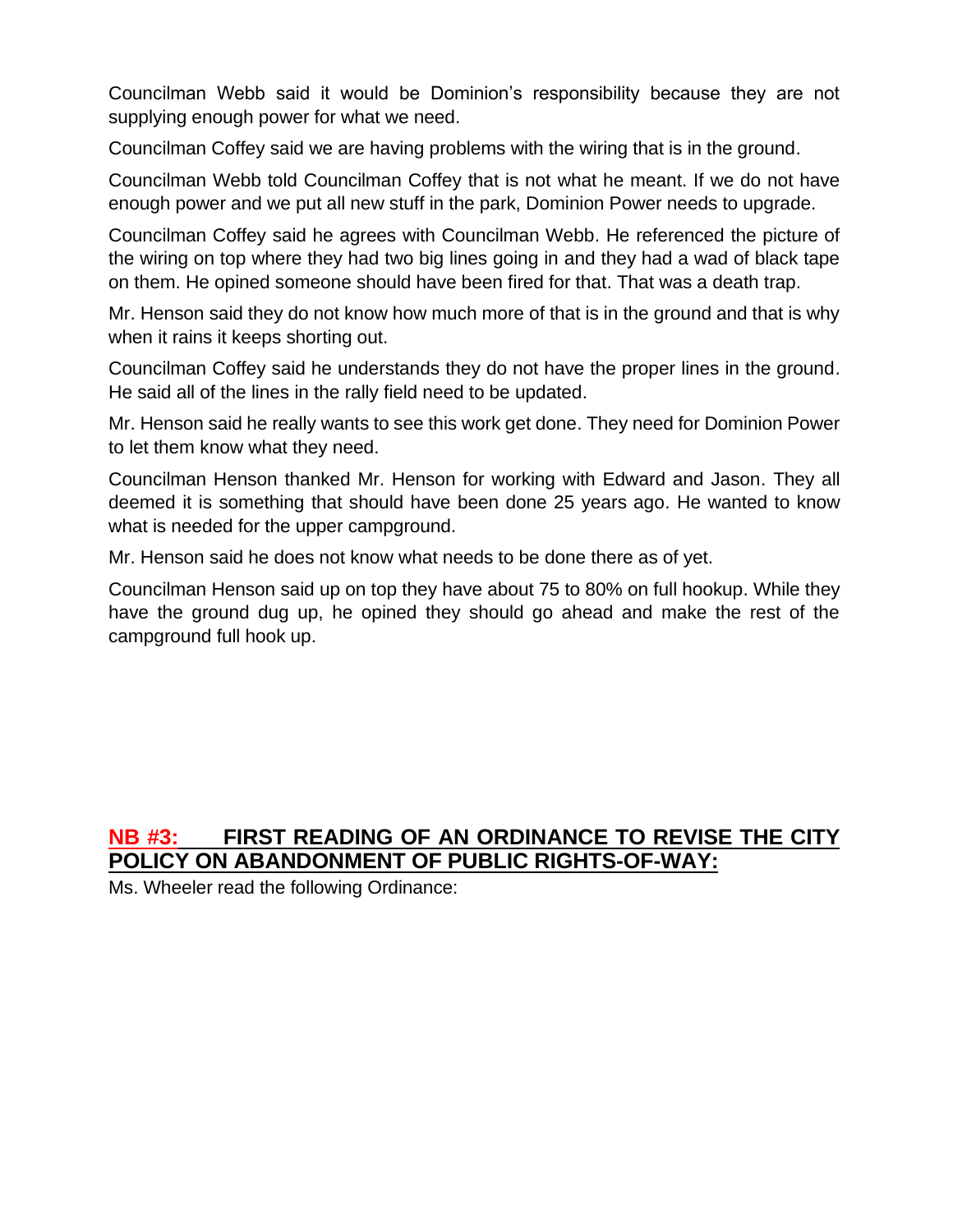# **Public Right of Way Abandonment Policy Final 4/15/2022 ORDINANCE**

**BE IT RESOLVED**, that from the date hereon as a condition to the vacation or abandonment of a public right-of-way or easement the following will apply:

- 1) Except as provided herein the abutting landowner(s) must purchase the right-of-way or easement in accordance with the terms hereof:
	- a) The purchase price shall be one of the following, at the discretion of City Council:
		- i) \$0.75 per square foot of land to be abandoned.
		- ii) The fair market value established by an appraisal prepared by a licensed real estate professional.
	- b) The price of the City's property must be paid within thirty (30) days of the enactment of an Ordinance of vacation or abandonment and prior to any abandonment or vacation being effective, unless otherwise authorized by resolution of City Council
	- c) The above methods of price determination for an abandoned or vacated right-ofway easement shall not apply to any federal, state, or local governmental body.
- 2) The City may retain an easement for utilities.
- 3) The applicant shall pre-pay a fee set from time to time by City Council.
- 4) The applicant will submit either a new survey or a copy of the City Plat indicating the exact roadway to be closed, the number of square feet within same and the value of the property in accordance with the formula outlined above.
- 5) If the area of land abandoned or vacated does not create a lot conforming to the applicable zoning, the applicant shall, by deed, vacate such lot lines or parcel boundaries as necessary to combine the abandoned or vacated area with existing lot or lots.

**BE IT FURTHER RESOLVED** that from the date hereon the following factors will be considered in an abandonment or vacation of public rights-of-way or easements:

- a) The agreement or disagreement of the adjoining landowner(s)
- b) The intended use of the property, which the applicant will outline in writing.

**SHOW**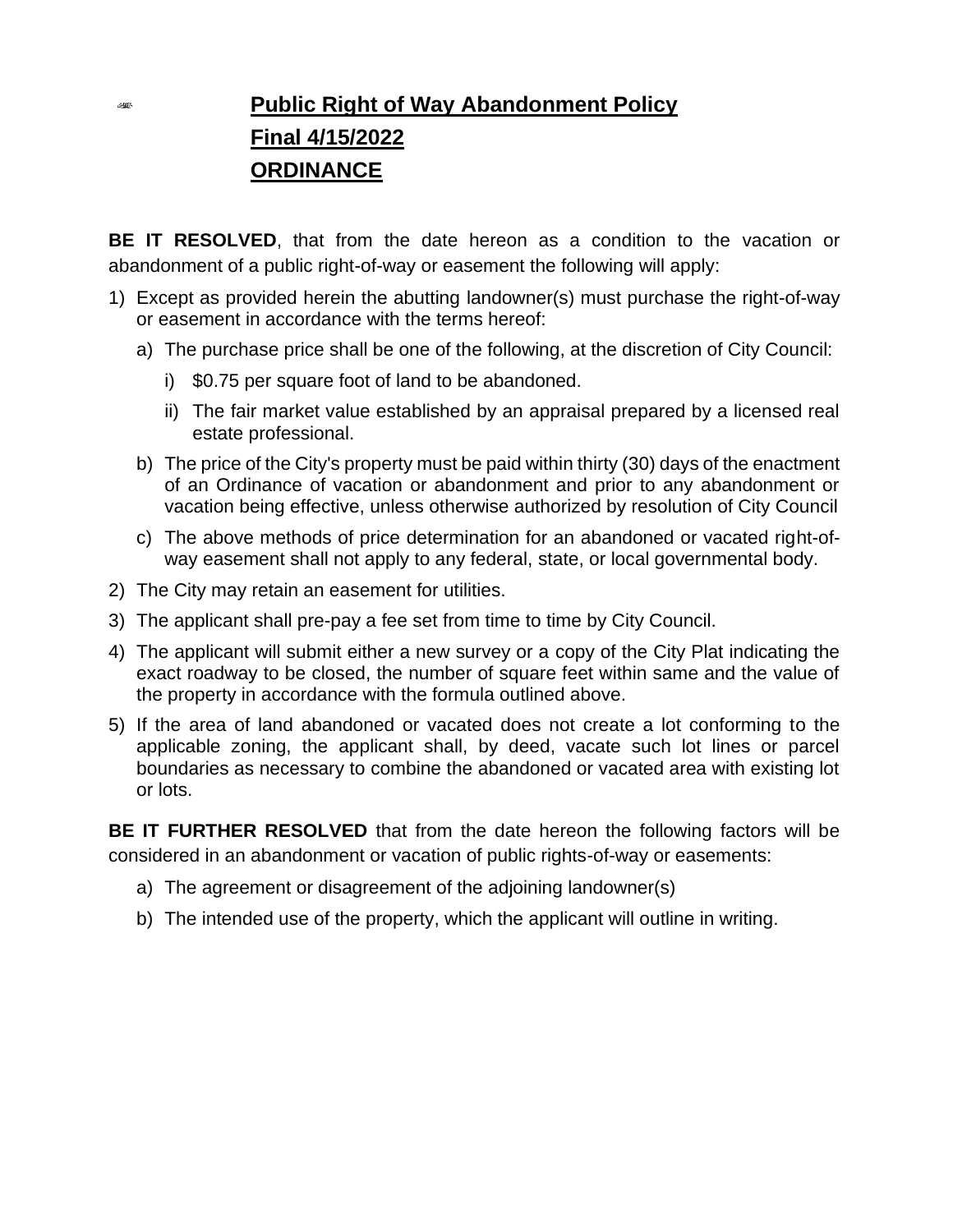- c) The potential future use of the right-of-way by City and the potential impact its closing may have on the general welfare of the citizens.
- d) Such additional factors as may be appropriate to partition request.

William H. Fitzgerald, Mayor

\_\_\_\_\_\_\_\_\_\_\_\_\_\_\_\_\_\_\_\_\_\_

ATTEST:

Dawn Wheeler, Clerk of Council

\_\_\_\_\_\_\_\_\_\_\_\_\_\_\_\_\_\_\_\_\_\_\_\_\_\_

\_\_\_\_\_\_\_\_\_\_\_\_\_\_\_\_\_\_\_\_\_\_\_\_\_\_\_

DATE:

## **NB #4: FIRST READING OF AN ORDINANCE TO REVISE THE CITY'S TAX INCENTIVE PROGRAM FOR REHABILITATED REAL ESTATE:**

Ms. Wheeler read the following Ordinance:

**4/18/2022**

#### 蓬 **City Code Text Amendment Ordinance Text City Code Sections 16.82 through 135, Rehabilitated Real Estate Tax Exemption**

AN ORDINANCE to adopt a revision to Chapter 16, Article II, Division 3 of the Code of Ordinances of the City of Buena Vista (Section 16.82 through 16.135), regarding an exemption for certain rehabilitated real estate.

**WHEREAS,** the purpose of this tax exemption program is to incentivize private capital investment in existing buildings in the City of Buena Vista, and the parameters of this program need to be updated to suit current market conditions,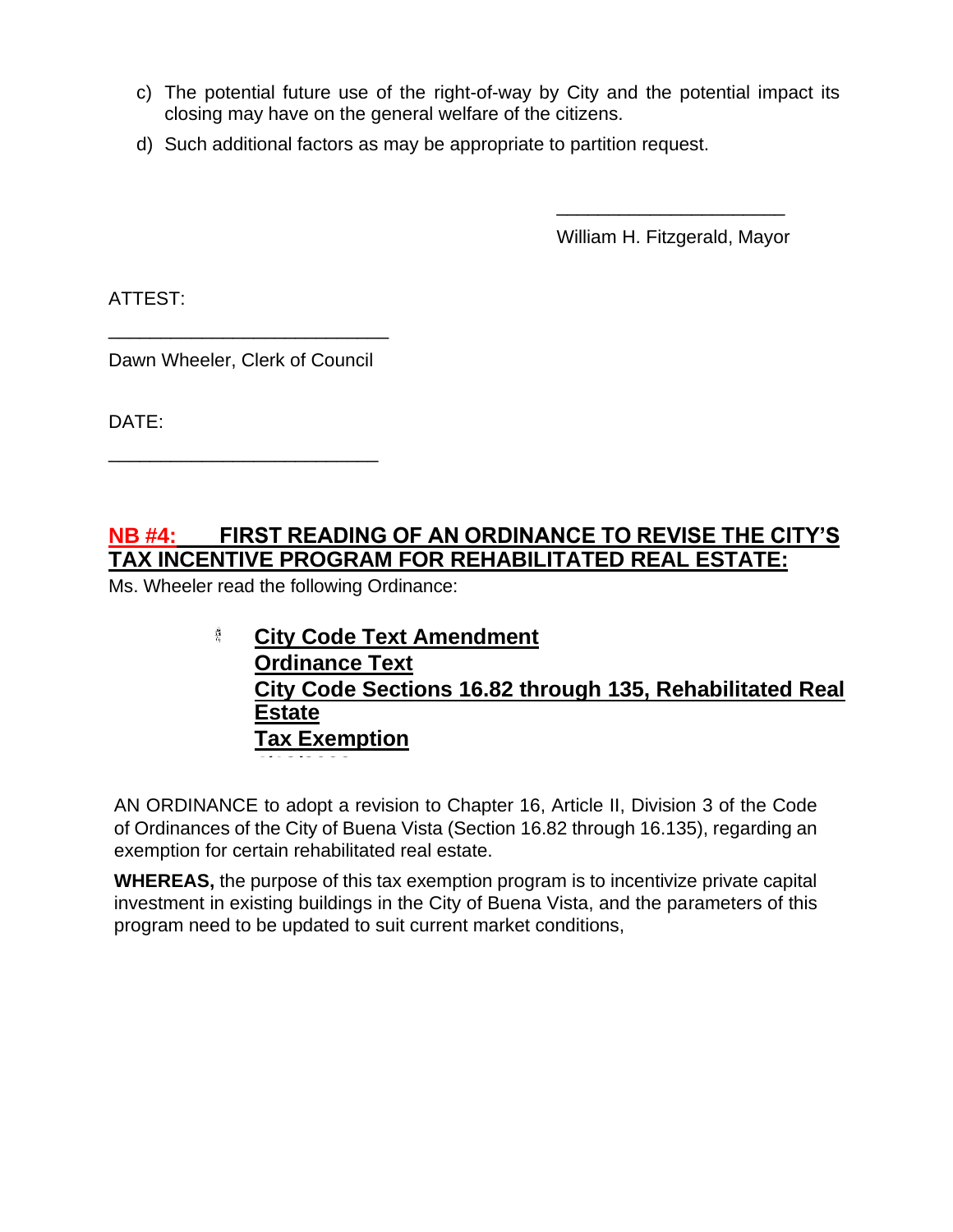#### **BE IT ORDAINED BY THE COUNCIL OF THE CITY OF BUENA VISTA, VIRGINIA,**

that after a duly called public hearing, in accordance with the general welfare of the citizens of Buena Vista, Chapter 16, Article II, Division 3 of the Code of Ordinances of the City of Buena Vista is hereby revised as follows in the attached Exhibit A.

This ordinance shall be effective 30 days following adoption by City Council.

William H. Fitzgerald, Mayor

\_\_\_\_\_\_\_\_\_\_\_\_\_\_\_\_\_\_\_\_\_\_

ATTEST:

Dawn Wheeler, Clerk of Council

\_\_\_\_\_\_\_\_\_\_\_\_\_\_\_\_\_\_\_\_\_\_\_\_\_\_

\_\_\_\_\_\_\_\_\_\_\_\_\_\_\_\_\_\_\_\_\_\_\_\_\_\_\_

DATE:

Councilman Cooper ran some numbers trying to figure out exactly what it would be. He appreciates Tom putting together this schedule. He is trying to figure out what would be a financial incentive to someone to make an upgrade on a property they would not otherwise make. He said if he bought a house, and he is ok with the kitchen. What would incentivize him to upgrade to something he would love that would make the house more valuable and reselling it ? What would incentivize him to upgrade to something he loves or just leave it as something he can live with ? Under the current guidelines for residential, if he had a \$120,000.00 home, he would need to put at least \$48,000.00 into that home. The home has to be at least 50 years old. If he put the \$48,000.00 into the home under the current formula and it was a 50-year-old structure, the tax savings to him over 5 years would be \$3,144.00. Then when you adjust the present value because a dollar today is worth more than a dollar tomorrow, then really it is worth \$2,511.00. That is a 5.2% incentive or return on his money. He is trying to think of this as an investment. If we are using it intending it as a tool to get people to invest money that they may not otherwise invest. We have to give them a reason to put their money there rather than somewhere else. That is almost a 5 ½% return. He opined that is reasonable. If he had a 75-year-old home and he makes the same investment, then that will be a savings to him in taxes of \$6,288.00 over 10 years. In today's dollars the savings would be \$4,200.00. That is almost a 9% return with the current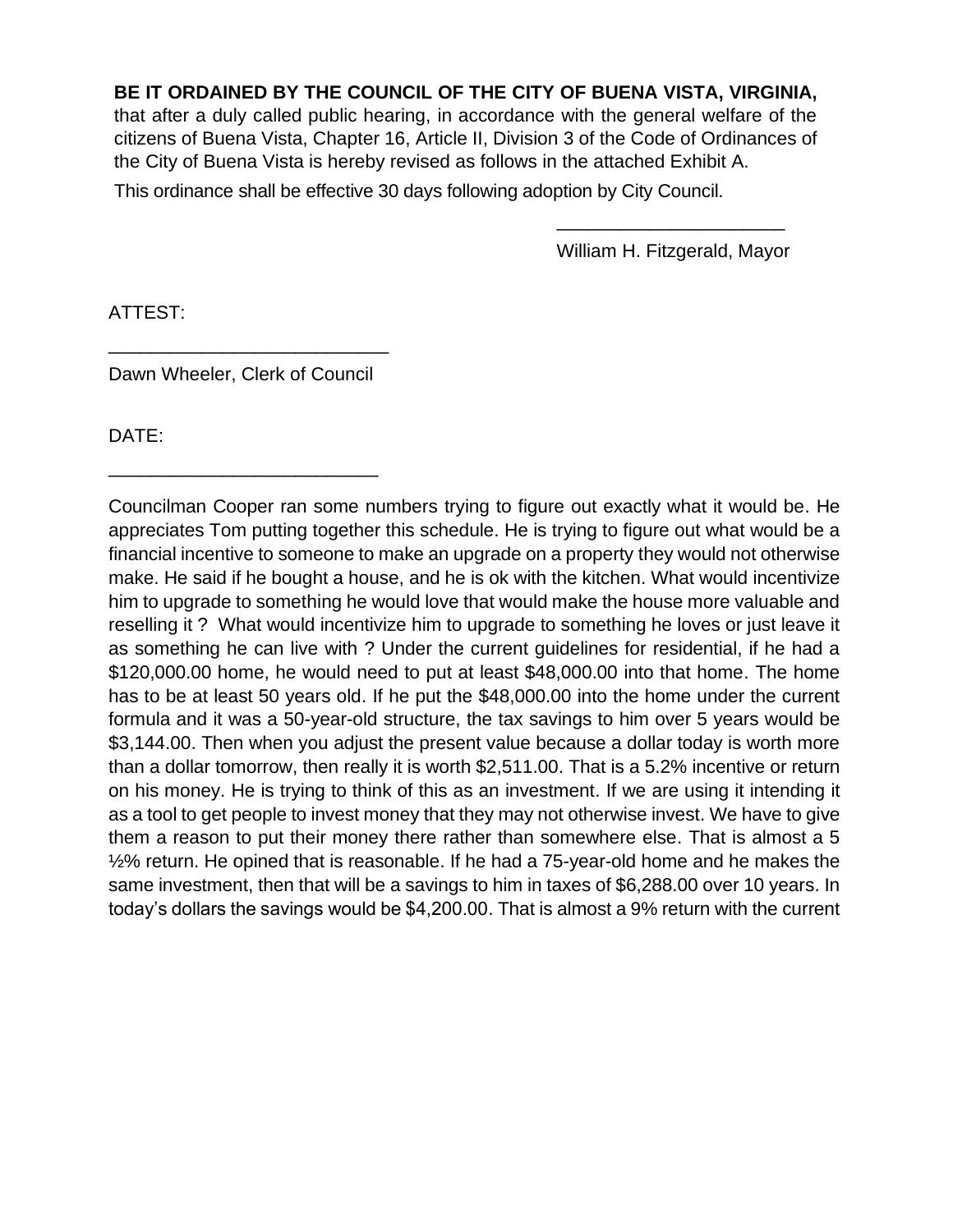proposal. On the proposed formula he would need to put \$30,000.00 into his home if he had a \$120,000.00 home. That is a 25% improvement which would equal \$150,000.00. This would give him a tax savings of \$393.00 the first year; \$314.00 the second year. The total incentive for five years would be \$1,179.00. In today's dollars it would be \$990.00. That is a 3.3% return. Basically, at that point he should put his money almost anywhere else than his home. If he is doing this as an investment. That is his concern. His question is if we want to incentivize people to invest in their homes and commercial property; he is thinking primarily homes. Our housing stock is very outdated. Do we want this to incentivize people to make improvements that they might not otherwise do, or do we want this program to be something that people can get a little bit of money back for something they were already going to do. He opined the current program is too complicated. He worries about the new formula basically taking away any real financial incentive to do something you would not have already done. He wanted to know if that is what we are trying to accomplish.

Councilman Henson said at the Business Solution meeting yesterday they talked about downtown improvements and also talked about going out into the neighborhoods adjacent to downtown. They talked about what incentives they could offer to help residents do improvements to their homes.

Councilman Cooper said he thinks that is another avenue we could totally take. This would not help people who do not have the money to upgrade. He is also looking at whose home value has not dramatically increased over the last 2 years. He opined that even the worst properties are selling for way too much. If someone is sitting on that fence about whether to do an upgrade or not, right now is the time for them to take out a home equity loan. Do the upgrade and get some savings on taxes to help offset the cost of the upgrade. Councilman Cooper said in the current program you have to put in 40% of the homes value. If it is a \$100,000.00 home, you would have to invest at least \$40,000.00. If you have a \$100,000.00 home, it is unlikely you would have \$40,000.00 in cash to upgrade your home. It is much more likely that you may have \$25,000.00 or you can get a hold of \$25,000.00. He loves that we are lowering the threshold. Then the question is if he has \$25,000.00 and he was not going to put it in his home and he could put it somewhere else and make 8 or 9% versus 3%, would you make an upgrade or invest the money.

Councilman Henson said we need to work the word "encouragement" into the new program to encourage people to make the investment.

Councilman Coffey opined if a person is not going to get a benefit of 3 to 5% you might as well keep the money in your pocket or buy yourself a camper.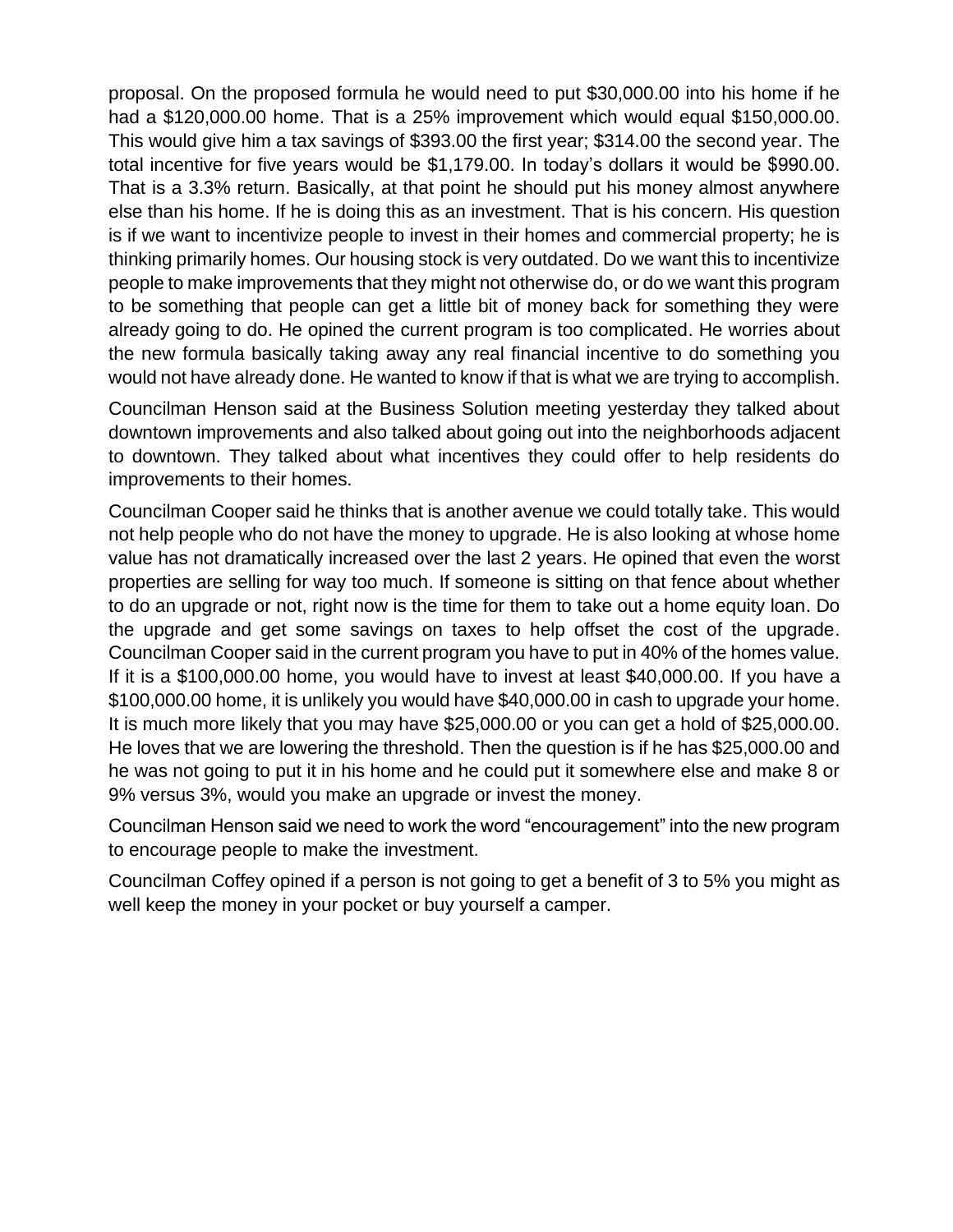Councilman Cooper said he is worried a person is not going to do it if they had not already planned to do so.

Mr. Kearney said this was originally designed to have for old buildings and not residential. He said you can look at tweaking it especially for residential. In today's market if you put in \$20,00.00 you may increase the value of your home by \$50,000.00.

Councilman Cooper wanted to know if the current and the proposed program is not applicable to housing unless it is in a commercial property.

Mr. Kearney said it was originally set up for vacant or dilapidated buildings. If you are wanting to incentive homes and giving them a break, then we can look at that.

Councilman Cooper said he loves the idea. The tax assessments are way below at this time. If he increases the tax assessment by 25% under the new proposal and he qualifies for additional tax dollars, you are absolutely right especially in today's market. What is nice for the City is long term will yield higher taxes when the houses are sold. Every time a house sales is a benefit to the City. It is his understanding that it plays into the assessments. What he loves about this concept is it does not reduce any money we are currently receiving. If we are currently getting \$2,000.00 off a property, we will continue to get \$2,000.00 from that property. What is great is we do not have to spend any money. Over time it will increase our revenues in multiple ways. If we extend it to residential our housing stock as well as our commercial buildings will be a lot more attractive.

Councilman Coffey opined we will need to educate the public on this new program.

Councilman Cooper said that is another reason he likes the direction we are going with Tom's proposal is it is much simpler. He had to read the current one about five times as he was building this calculator to make sure he was getting it right. The new one was easy, and he was done with it.

Mr. Bob Vassar wanted to know what incentive he would have to keep up his property when there are AB&B's all around.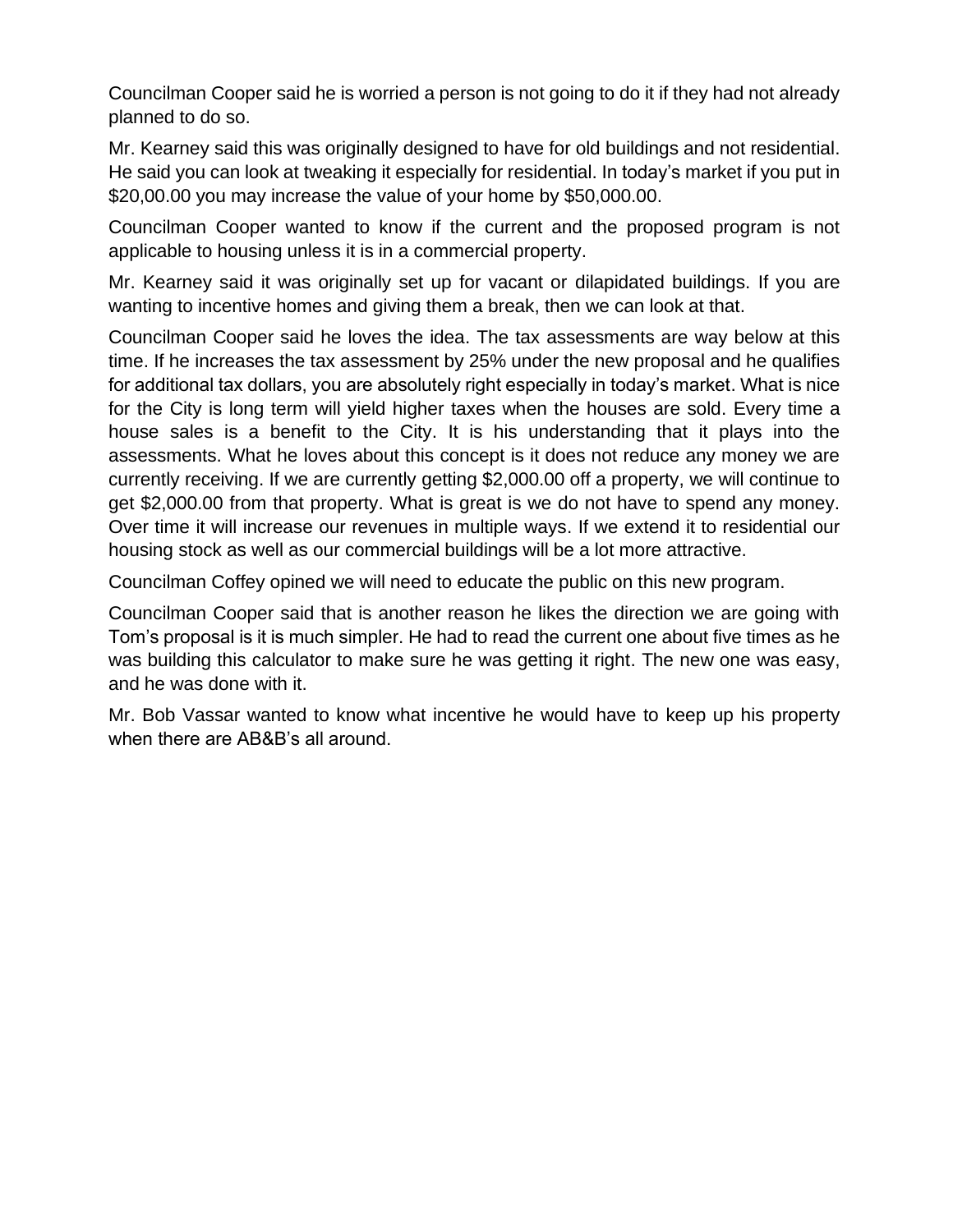### **NB #5: RESOLUTION FOR SALE OF CITY OWNED PROPERTY NEAR 31ST STREET AND CATALPA AVENUE:**

Ms. Wheeler read the following Resolution:

#### **RESOLUTION – R22-06**

**WHEREAS,** in order to increase the tax base of the City, Council believes it is in the best interest of the citizens of the City to convey three (3) surplus parcels of City owned property, near Catalpa Avenue and 31<sup>st</sup> Street, specifically Lots 3, 4 and 6 in Block 35, Section 6, as shown on the map of the City of Buena Vista, to Ron Whitten, the adjacent property owner, for the sum of Two Thousand One Hundred Dollars (\$2,100); and

**WHEREAS**, prior to any conveyance of City owned real estate a public hearing is required by Virginia law to receive citizen input and comments; and

**WHEREAS**, a public hearing on the proposed conveyances outlined above was duly called and held on April 21, 2022, shortly after 6:00 p.m.

**NOW THEREFORE BE IT RESOLVED** after a public hearing at which time the citizens of Buena Vista were given the opportunity to comment on the proposed conveyances Council for the City of Buena Vista authorizes the conveyance of Lots 3, 4 & 6, Block 35, Section 6, owned by the City to Ron Whitten for the amount of Two Thousand One Hundred Dollars (\$2,100) and authorizes Jason Tyree as City Manager to sign a Special Warranty Deed conveying the property to Mr. Whitten.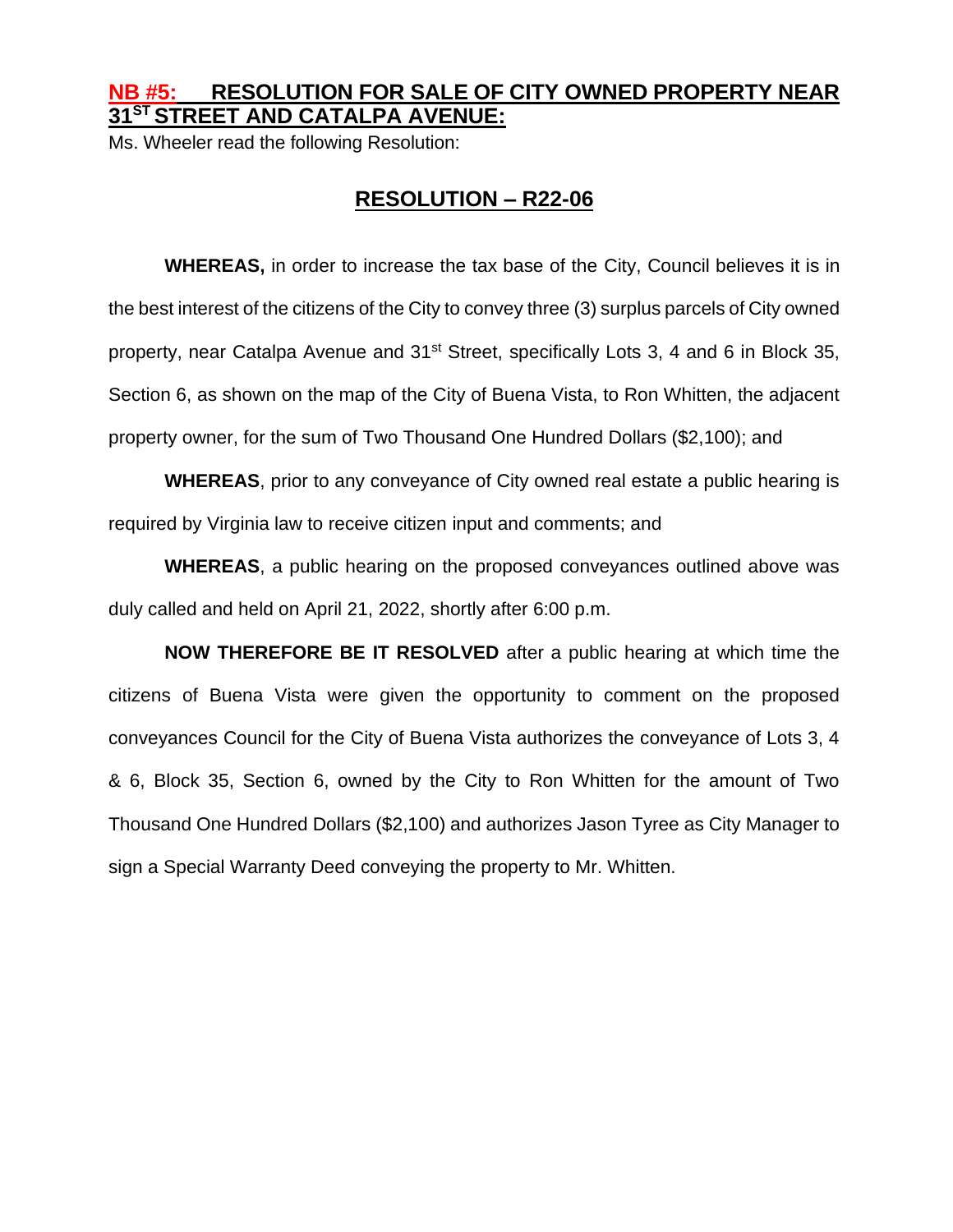Attest:

\_\_\_\_\_\_\_\_\_\_\_\_\_\_\_\_\_\_\_\_ Clerk of Council

\_\_\_\_\_\_\_\_\_\_\_\_\_\_\_\_\_\_\_\_ Date of Adoption

Councilman Henson wanted to know what was wrong with Lot #5.

Mr. Kearney said that Habitat owns Lot #5.

Councilman Henson wanted to know the status on the RFP's we had for the three sites.

Mr. Roberts said we did not receive the response that we hoped to receive from that request of proposals. They did not select any contractors and did not sell any of those properties. They are trying to decide if they want to put them out again or what to do with them.

Councilman Coffey suggested we offer the sites to the public with the previous stipulations. Mr. Roberts said he will bring this issue back to Council.

Councilman Cooper said if they are rethinking the project he wanted to know if they will come back to Council with a plan.

Councilman Webb wanted to know how Mr. Roberts came up with the price for the lots that were sold to Mr. Whitten.

Mr. Roberts advised there two properties the City owns. The larger one has ten lots and then there is another single lot. We never updated the assessment on the parcel that has one lot after the house was demolished. The land assessment is \$8,500.00 on the single lot which is more than buildable lots other places in the City. He went with the assessed land value of \$7,000.00 for the larger parcel that has ten lots which equals \$700.00 per lot. The total is \$2,100.00.

Mayor Fitzgerald made motion to adopt the above Resolution, seconded by Councilman Henson, carried by Council.

## **NB #6: RESOLUTION TO ADOPT REVISED SCHEDULE OF FEES FOR ZONING PERMITS:**

Ms. Wheeler read the following Resolution: